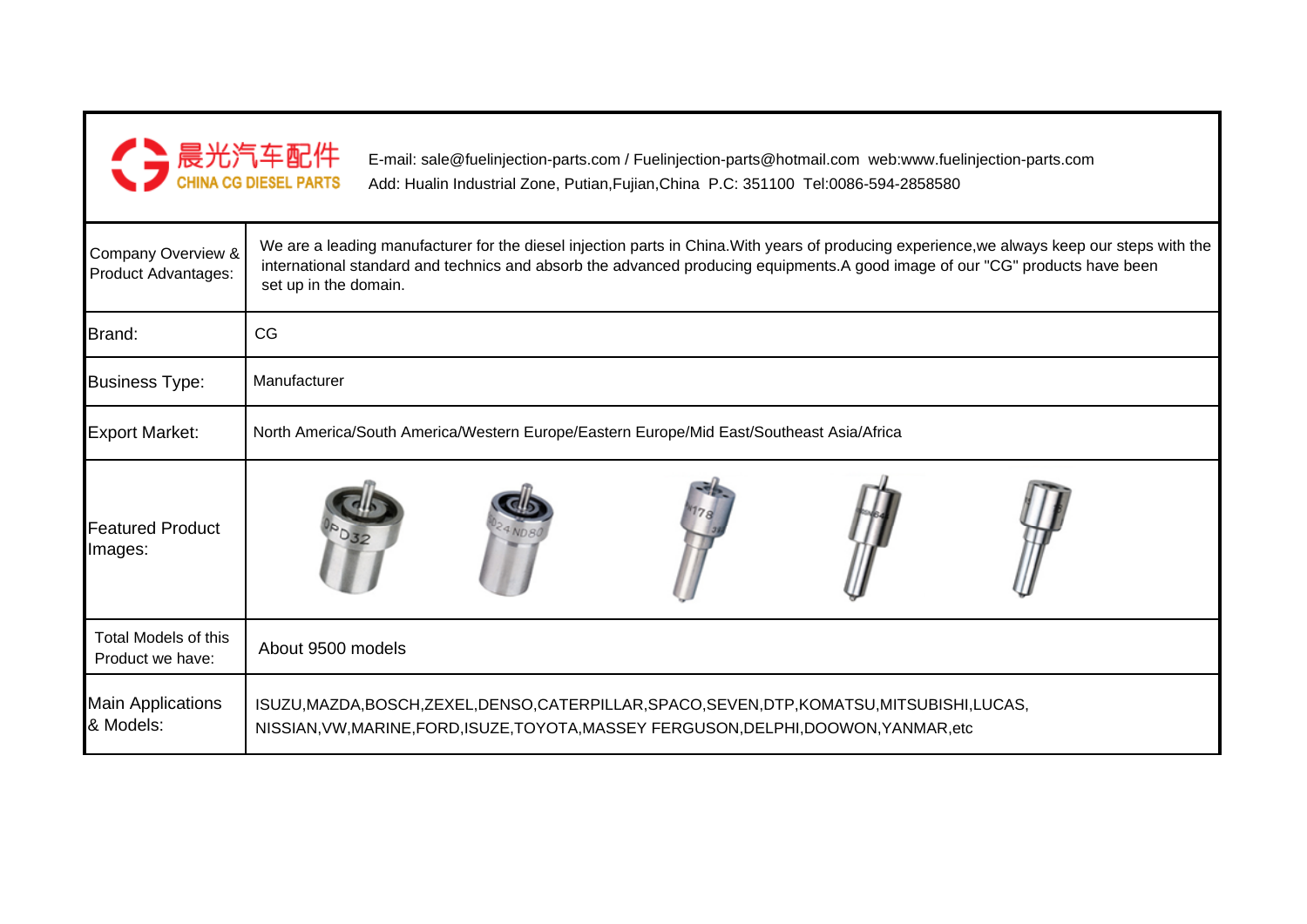| Remark:                        | Brand:CG<br>Port: FOB Guangzhou<br>Payment Term: T/T, western union<br>Supply Ability: 48500pcs/Month<br>Delivery Time:3 days after confirming payment<br>Minmum Order Quantity: 10pcs |                      |                              |                                          |     |                          |  |  |  |
|--------------------------------|----------------------------------------------------------------------------------------------------------------------------------------------------------------------------------------|----------------------|------------------------------|------------------------------------------|-----|--------------------------|--|--|--|
| Certificatioin:                | TS16949                                                                                                                                                                                |                      |                              |                                          |     |                          |  |  |  |
| <b>ZEXEL Nozzles Catalogue</b> |                                                                                                                                                                                        |                      |                              |                                          |     |                          |  |  |  |
| <b>Item</b>                    | <b>ZEXEL NO.</b>                                                                                                                                                                       | <b>Reference NO.</b> | <b>Application</b>           | <b>Specification In Inventory Remark</b> |     |                          |  |  |  |
| <b>Injector Nozzles</b>        | 105000-0020                                                                                                                                                                            | <b>NP-DN4S2</b>      |                              |                                          | Yes | Toberas, bicos injetores |  |  |  |
| <b>Injector Nozzles</b>        | 105000-1030                                                                                                                                                                            | NP-DNOSD126          |                              |                                          | Yes | Toberas, bicos injetores |  |  |  |
| <b>Injector Nozzles</b>        | 105000-1080                                                                                                                                                                            | NP-DNOSD211          |                              |                                          | Yes | Toberas, bicos injetores |  |  |  |
| <b>Injector Nozzles</b>        | 105000-1310                                                                                                                                                                            | NP-DN4SD24NP1        | KOMATSU 4D120, HINO          |                                          | Yes | Toberas, bicos injetores |  |  |  |
| <b>Injector Nozzles</b>        | 105000-1510                                                                                                                                                                            | <b>NP-DNOSD1510</b>  |                              |                                          | Yes | Toberas, bicos injetores |  |  |  |
| <b>Injector Nozzles</b>        | 105000-1560                                                                                                                                                                            | NP-DNOSD156          |                              |                                          | Yes | Toberas, bicos injetores |  |  |  |
| <b>Injector Nozzles</b>        | 105000-1640                                                                                                                                                                            | NP-DN0S34            |                              |                                          | Yes | Toberas, bicos injetores |  |  |  |
| <b>Injector Nozzles</b>        | 105000-1650                                                                                                                                                                            | <b>INP-DN0SD2110</b> | ISUZU, TOYO-SHA, FUJI HEAVY  |                                          | Yes | Toberas, bicos injetores |  |  |  |
| <b>Injector Nozzles</b>        | 105000-1730                                                                                                                                                                            | NP-DNOSD21           |                              |                                          | Yes | Toberas, bicos injetores |  |  |  |
| <b>Injector Nozzles</b>        | 105000-1740                                                                                                                                                                            | NP-DN0SD193          | DAEWOO, Isuzu, Nissan, Mazda |                                          | Yes | Toberas, bicos injetores |  |  |  |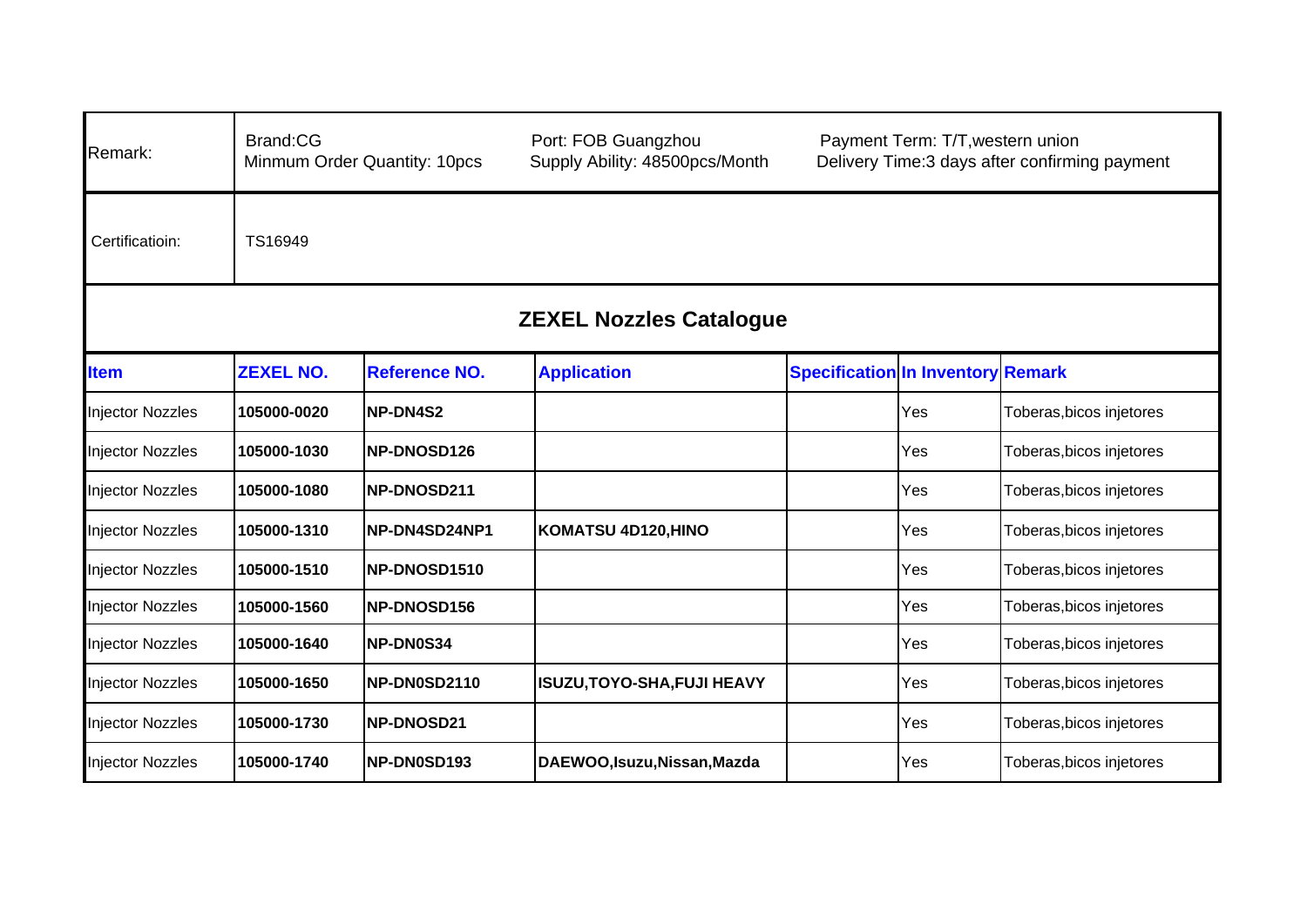| <b>Injector Nozzles</b> | 105000-1770 | <b>NP-DN0SD177</b> | <b>Isuzu 4FB1, Toyota 2H, KOMATSU</b> | Yes | Toberas, bicos injetores |
|-------------------------|-------------|--------------------|---------------------------------------|-----|--------------------------|
| <b>Injector Nozzles</b> | 105000-1780 | NP-DNOSD178        | <b>NISSAN DIESEL, NISSAN</b>          | Yes | Toberas, bicos injetores |
| Injector Nozzles        | 105000-1850 | NP-DN0SD126A       | <b>MAZDA</b>                          | Yes | Toberas, bicos injetores |
| <b>Injector Nozzles</b> | 105000-1870 | NP-DN0SD187        | Nissan, Isuzu                         | Yes | Toberas, bicos injetores |
| <b>Injector Nozzles</b> | 105000-1890 | NP-DN12SD189       | <b>Critoen</b>                        | Yes | Toberas, bicos injetores |
| <b>Injector Nozzles</b> | 105000-1970 | NP-DN40SDND32      |                                       | Yes | Toberas, bicos injetores |
| <b>Injector Nozzles</b> | 105000-2130 | NP-DN0SDN136       | <b>DAF</b>                            | Yes | Toberas, bicos injetores |
| <b>Injector Nozzles</b> | 105000-2140 | NP-DN4SDN142       |                                       | Yes | Toberas, bicos injetores |
| <b>Injector Nozzles</b> | 105000-2400 | NP-DNOSD240        |                                       | Yes | Toberas, bicos injetores |
| <b>Injector Nozzles</b> | 105000-2420 | NP-DNOSD242        |                                       | Yes | Toberas, bicos injetores |
| <b>Injector Nozzles</b> | 105000-2560 | NP-DNOSD256        |                                       | Yes | Toberas, bicos injetores |
| <b>Injector Nozzles</b> | 105000-2730 | NP-DNOSD273        |                                       | Yes | Toberas, bicos injetores |
| <b>Injector Nozzles</b> | 105000-3260 | NP-DNOSD326        |                                       | Yes | Toberas, bicos injetores |
| <b>Injector Nozzles</b> | 105000-6751 | NP-DN0SD6751       |                                       | Yes | Toberas, bicos injetores |
| Injector Nozzles        | 105000-6902 | NP-DN0SDC6902      |                                       | Yes | Toberas, bicos injetores |
| <b>Injector Nozzles</b> | 105000-6903 | NP-DN0SDC6903      |                                       | Yes | Toberas, bicos injetores |
| <b>Injector Nozzles</b> | 105007-0760 | NP-DN10PD76        |                                       | Yes | Toberas, bicos injetores |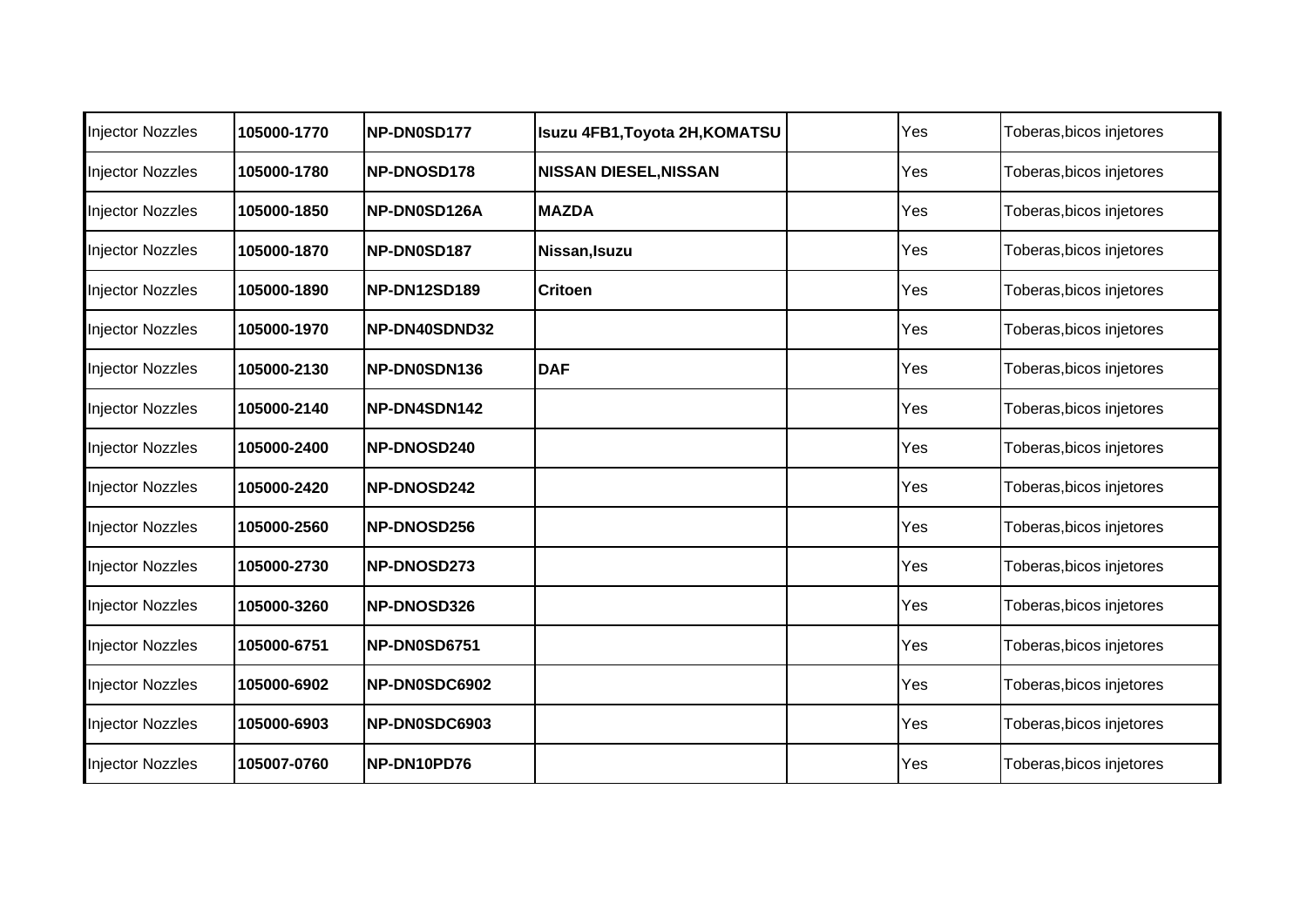| <b>Injector Nozzles</b> | 105007-0095  | <b>NP-DNOPDN95</b>  |                                | Yes | Toberas, bicos injetores |
|-------------------------|--------------|---------------------|--------------------------------|-----|--------------------------|
| <b>Injector Nozzles</b> | 105007-1000  | NP-DN15PDN100       | <b>IMITSUBISHI</b>             | Yes | Toberas, bicos injetores |
| <b>Injector Nozzles</b> | 105007-1020  | NP-DN0PDN102        | <b>ISUZU, MAZDA</b>            | Yes | Toberas, bicos injetores |
| <b>Injector Nozzles</b> | 105007-1080  | <b>NP-DNOPDN108</b> |                                | Yes | Toberas, bicos injetores |
| <b>Injector Nozzles</b> | 105007-1090  | NP-DNOPDN109        |                                | Yes | Toberas, bicos injetores |
| <b>Injector Nozzles</b> | 105007-1120  | NP-DN0PDN112        | <b>TOYOTA 4D56, MITSUBISHI</b> | Yes | Toberas, bicos injetores |
| Injector Nozzles        | 105007-1130  | NP-DN0PDN113        | <b>NISSAN-D</b>                | Yes | Toberas, bicos injetores |
| <b>Injector Nozzles</b> | 105007-1210  | NP-DN0PDN121        | NISSAN-D, Mazda, Yanmar        | Yes | Toberas, bicos injetores |
| <b>Injector Nozzles</b> | 105007-1240  | NP-DN0PDN124        | <b>NISSAN-D</b>                | Yes | Toberas, bicos injetores |
| <b>Injector Nozzles</b> | 105007-1271  | NP-DN0PDN127        | <b>NISSAN-D, isuzu</b>         | Yes | Toberas, bicos injetores |
| Injector Nozzles        | 105007-1280  | NP-DNOPDN128        |                                | Yes | Toberas, bicos injetores |
| <b>Injector Nozzles</b> | 105007-1300  | NP-DN10PDN130       | <b>MITSUBISHI</b>              | Yes | Toberas, bicos injetores |
| <b>Injector Nozzles</b> | 105007-1310  | NP-DN0PDN131        | <b>ISUZU</b>                   | Yes | Toberas, bicos injetores |
| <b>Injector Nozzles</b> | 105007-1330  | NP-DN10PDN133       |                                | Yes | Toberas, bicos injetores |
| <b>Injector Nozzles</b> | 105007-1350  | NP-DN10PDN135       | <b>MITSUBISHI</b>              | Yes | Toberas, bicos injetores |
| Injector Nozzles        | 105007-1370  | NP-DNOPDN137        |                                | Yes | Toberas, bicos injetores |
| <b>Injector Nozzles</b> | 105007-0076/ | NP-DN10PD704        |                                | Yes | Toberas, bicos injetores |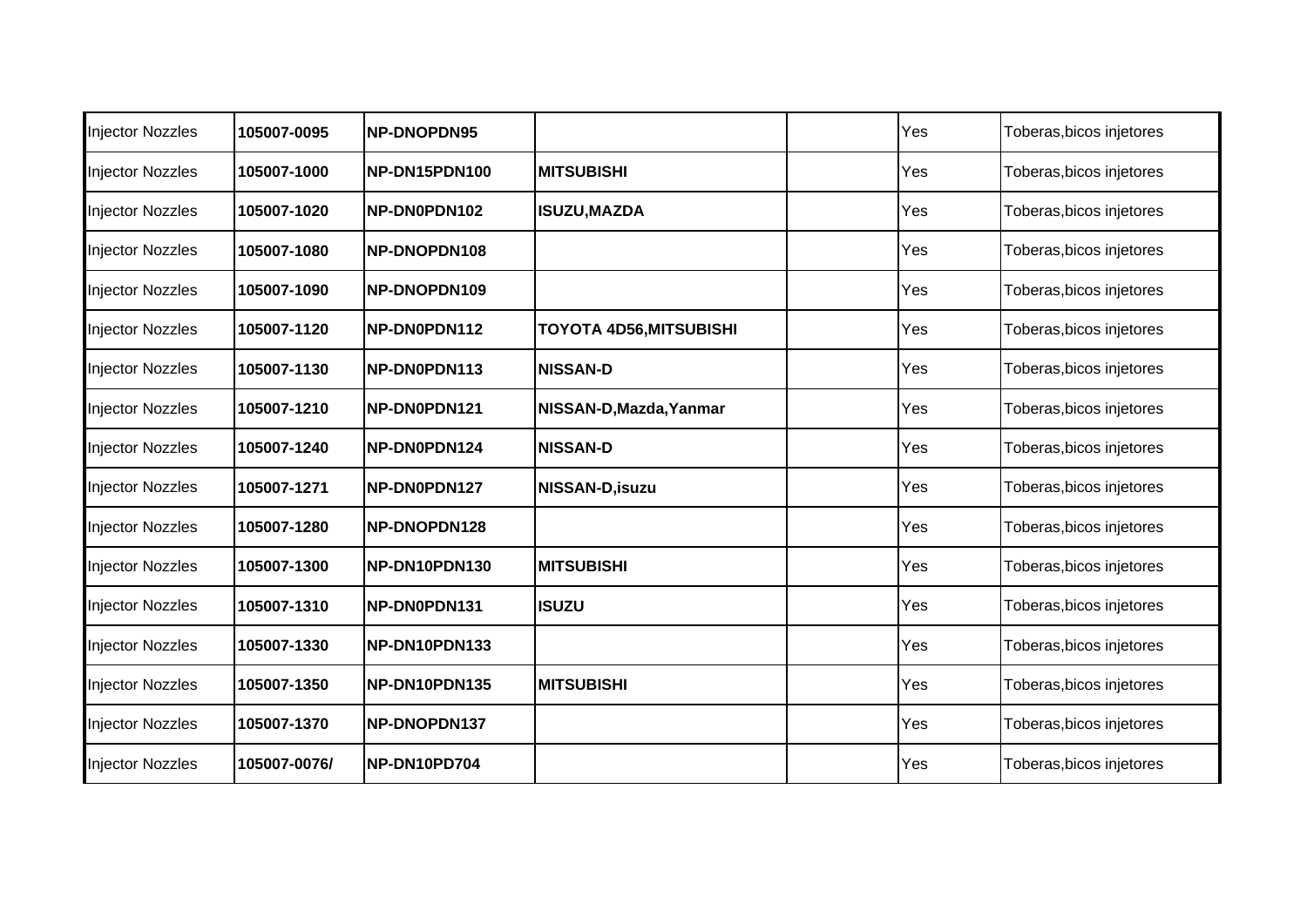| <b>Injector Nozzles</b> | 105015-0820 | NP-DLLA150SN082                    |                                                             |                                    | Yes | Toberas, bicos injetores |
|-------------------------|-------------|------------------------------------|-------------------------------------------------------------|------------------------------------|-----|--------------------------|
| <b>Injector Nozzles</b> | 105015-0830 | NP-DLLA155SN083                    |                                                             |                                    | Yes | Toberas, bicos injetores |
| <b>Injector Nozzles</b> | 105015-0840 | NP-DLLA160SN084                    |                                                             |                                    | Yes | Toberas, bicos injetores |
| <b>Injector Nozzles</b> | 105015-2780 |                                    | NP-DLLA166S374NP6 NK160,N ISSAN PD6,PE60,                   | 4×0,37×166°                        | Yes | Toberas, bicos injetores |
| <b>Injector Nozzles</b> | 105015-2860 | NP-DLLA186S324NP8  KOMASTU         |                                                             |                                    | Yes | Toberas, bicos injetores |
| Injector Nozzles        | 105015-3090 | NP-DLLA150S384NP13 ISUZU E120      |                                                             | 4×0,38×150°                        | Yes | Toberas, bicos injetores |
| Injector Nozzles        | 105015-3240 | NP-DLLA152S324NP48ISUZU 4BB1       |                                                             | 4×0,32×152°                        | Yes | Toberas, bicos injetores |
| <b>Injector Nozzles</b> | 105015-3250 | NP-DLLA160S354NP49 MITSUBISHI      |                                                             |                                    | Yes | Toberas, bicos injetores |
| <b>Injector Nozzles</b> | 105015-3280 | NP-DLLA150S328NP52 KOMASTU S6D155  |                                                             | 8×0,32×150°                        | Yes | Toberas, bicos injetores |
| <b>Injector Nozzles</b> | 105015-3330 | NP-DLLA156S344NP55 ISUZU 10PA      |                                                             |                                    | Yes | Toberas, bicos injetores |
| <b>Injector Nozzles</b> | 105015-3360 | NP-DLLA171S374NP58NISSAN RD8       |                                                             | $2 \times 0,33 + 2 \times 0,3$ Yes |     | Toberas, bicos injetores |
| <b>Injector Nozzles</b> | 105015-3370 | NP-DLLA168S304NP59ND6              |                                                             | 4×0,30×168°                        | Yes | Toberas, bicos injetores |
| <b>Injector Nozzles</b> | 105015-3490 | NP-DLLA150S344NP70MITSUBISHI 6D14  |                                                             |                                    | Yes | Toberas, bicos injetores |
| <b>Injector Nozzles</b> | 105015-3520 |                                    | NP-DLLA150S384NP73HITACHI VH181,ISUZU E1203,6RB 4x0,38x150° |                                    | Yes | Toberas, bicos injetores |
| <b>Injector Nozzles</b> | 105015-3590 | NP-DLLA176S324NP80KOMASTU          |                                                             | 4×0,33×176°                        | Yes | Toberas, bicos injetores |
| Injector Nozzles        | 105015-3600 | NP-DLLA154S324NP81                 |                                                             |                                    | Yes | Toberas, bicos injetores |
| <b>Injector Nozzles</b> | 105015-3610 | INP-DLLA150S344NP82MITSUBISHI 6D14 |                                                             | 4×0,34×150°                        | Yes | Toberas, bicos injetores |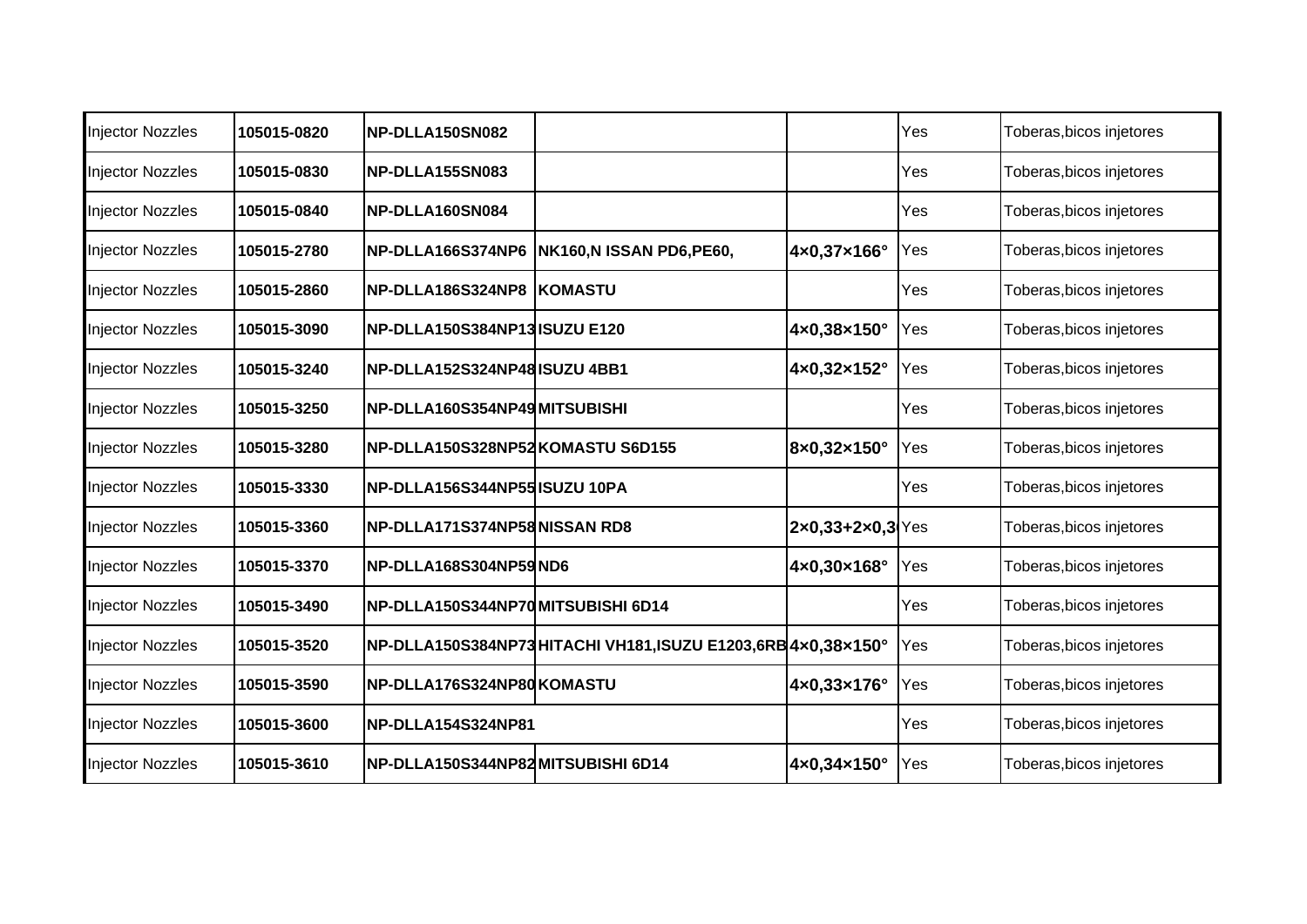| <b>Injector Nozzles</b> | 105015-3650 | <b>NP-DLLA151S354NP86</b>          |                                |                                      | Yes | Toberas, bicos injetores   |
|-------------------------|-------------|------------------------------------|--------------------------------|--------------------------------------|-----|----------------------------|
| <b>Injector Nozzles</b> | 105015-3670 | NP-DLLA160S354NP88                 |                                |                                      | Yes | Toberas, bicos injetores   |
| <b>Injector Nozzles</b> | 105015-3680 | NP-DLLA150S334NP89 HINO EH700      |                                | 4×0,33×150°                          | Yes | Toberas, bicos injetores   |
| <b>Injector Nozzles</b> | 105015-3750 | NP-DLLA154S344NP95 PE6T            |                                |                                      | Yes | Toberas, bicos injetores   |
| Injector Nozzles        | 105015-3760 | INP-DLLA155S334NP96INISSAN DIESEL  |                                | $2 \times 0, 31 + 2 \times 0, 3$ Yes |     | Toberas, bicos injetores   |
| <b>Injector Nozzles</b> | 105015-3770 | INP-DLLA166S384NP97INISSAN         |                                | 4×0,38×166°                          | Yes | Toberas, bicos injetores   |
| <b>Injector Nozzles</b> | 105015-2540 | NP-DLLA154SN254                    |                                |                                      | Yes | Toberas, bicos injetores   |
| <b>Injector Nozzles</b> | 105015-3850 | NP-DLLA150S334N385 HINO EL100      |                                | 4×0,33×150°                          | Yes | Toberas, bicos injetores   |
| <b>Injector Nozzles</b> | 105015-3860 | <b>NP-DLLA154S284N386</b>          |                                |                                      | Yes | Toberas, bicos injetores   |
| <b>Injector Nozzles</b> | 105015-3890 | NP-DLLA16S561N389                  |                                | $1 \times 0.56 \times 16$ °          | Yes | Toberas, bicos injetores   |
| <b>Injector Nozzles</b> | 105015-3930 | NP-DLLA154S284N393 HITACHI EX200-2 |                                | 4×0,28×154°                          | Yes | Toberas, bicos injetores   |
| <b>Injector Nozzles</b> | 105015-4030 | NP-DLLA144S354N403 KOMASTU         |                                | 4×0,35×144°                          | Yes | Toberas, bicos injetores   |
| <b>Injector Nozzles</b> | 105015-4060 | NP-DLLA152S354N406 KOMASTU PC200-3 |                                | 4×0,35×152°                          | Yes | Toberas, bicos injetores   |
| <b>Injector Nozzles</b> | 105015-4090 | INP-DLLA138S364N409INISSAN PE      |                                | 4×0,36×138°                          | Yes | Toberas, bicos injetores   |
| Injector Nozzles        | 105015-4130 | NP-DLLA154S324N413                 | EX200-2, Isuzu 4BB1.4BD1, 6BB1 | 4×0,32×154°                          | Yes | Toberas, bicos injetores   |
| <b>Injector Nozzles</b> |             |                                    | 6BD1,6BF1                      |                                      | Yes | Bicos Injetores, ROZPYLACZ |
| <b>Injector Nozzles</b> | 105015-4140 | <b>INP-DLLA150S374N414 HITACHI</b> |                                | 2x0,34+2x0,3 Yes                     |     | Bicos Injetores, ROZPYLACZ |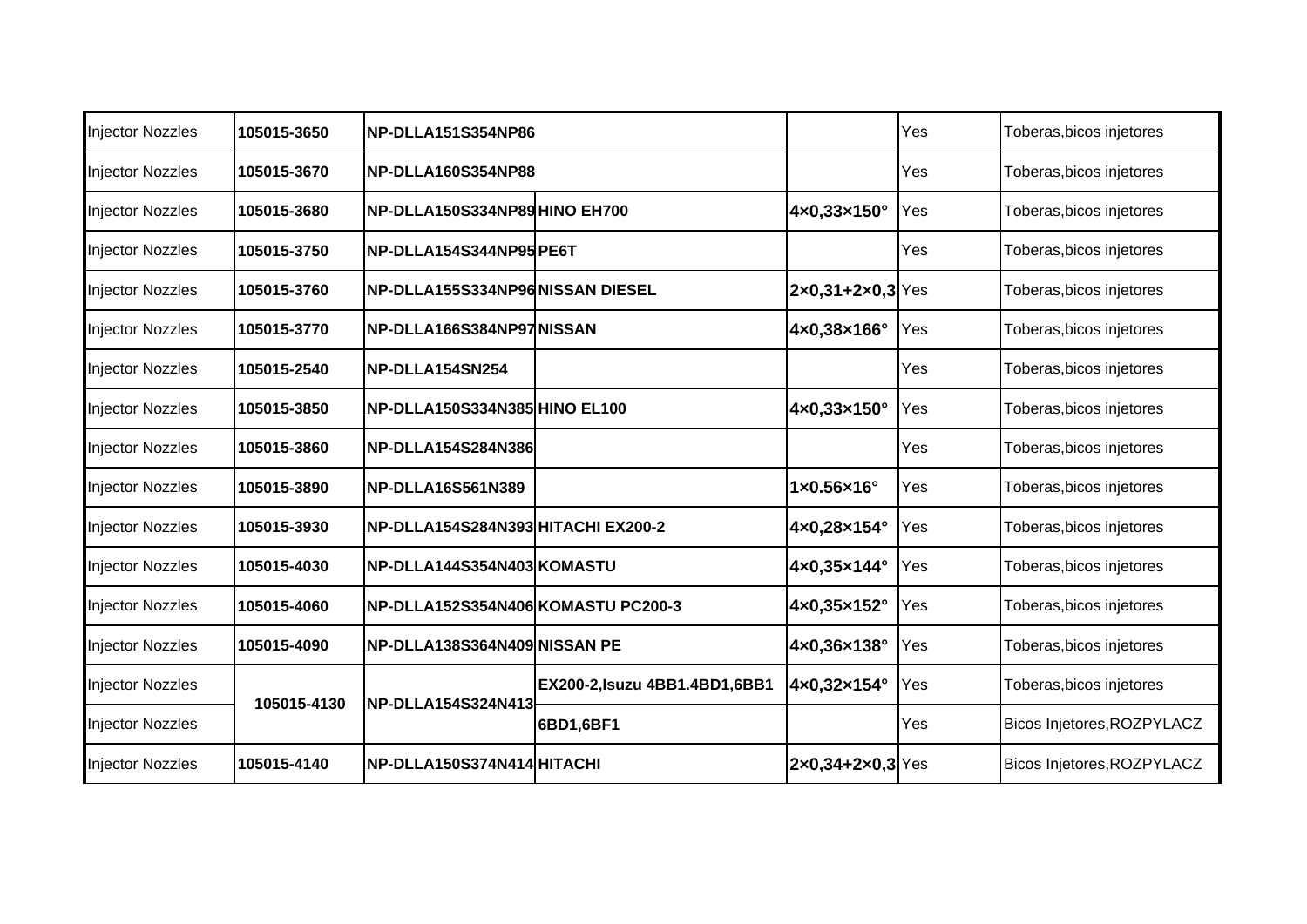| <b>Injector Nozzles</b> | 105015-4170 | NP-DLLA137S374N417 NISSAN DIESEL     |                                             | 4×0,37×137°                            | Yes | Bicos Injetores, ROZPYLACZ |
|-------------------------|-------------|--------------------------------------|---------------------------------------------|----------------------------------------|-----|----------------------------|
| <b>Injector Nozzles</b> | 105015-4190 | INP-DLLA154S334N419IISUZU            |                                             | 4×0,33×154°                            | Yes | Bicos Injetores, ROZPYLACZ |
| <b>Injector Nozzles</b> | 105015-4220 | NP-DLLA160S295N422 MITSUBISHI 6D15T  |                                             | 5×0,29×160°                            | Yes | Bicos Injetores, ROZPYLACZ |
| <b>Injector Nozzles</b> | 105015-4240 | NP-DLLA154S344N424 ISUZU             |                                             | 4×0,34×154°                            | Yes | Bicos Injetores, ROZPYLACZ |
| <b>Injector Nozzles</b> | 105015-4330 | NP-DLLA105S304N433MITSUBISHI         |                                             | 4×0,30×105°                            | Yes | Bicos Injetores, ROZPYLACZ |
| <b>Injector Nozzles</b> | 105015-4370 |                                      | NP-DLLA158S325N437 MITSUBISHI,HINO W07D     | 5×0,32×158°                            | Yes | Bicos Injetores, ROZPYLACZ |
| <b>Injector Nozzles</b> | 105015-4380 | NP-DLLA154S374N438 MITSUBISHI 6D22T  |                                             | 4×0,37×154°                            | Yes | Bicos Injetores, ROZPYLACZ |
| <b>Injector Nozzles</b> | 105015-4390 | NP-DLLA146S344N439 ISUZU CVR146DVR1  |                                             | $4x0,34x146^\circ$                     | Yes | Bicos Injetores, ROZPYLACZ |
| <b>Injector Nozzles</b> | 105015-4530 | NP-DLLA145S344N453 NISSAN            |                                             | 4×0,34×145°                            | Yes | Bicos Injetores, ROZPYLACZ |
| <b>Injector Nozzles</b> | 105015-4560 | NP-DLLA155S324N456 NISSAN DIESEL     |                                             | $2x0,29+2x0,3$ Yes                     |     | Bicos Injetores, ROZPYLACZ |
| <b>Injector Nozzles</b> | 105015-4570 | NP-DLLA162S384N457 KOMATSU SA6D110   |                                             | $2x0,34+2x0,2$ <sup>Yes</sup>          |     | Bicos Injetores, ROZPYLACZ |
| <b>Injector Nozzles</b> | 105015-4580 | NP-DLLA155S365N458MITSUBISHI         |                                             |                                        | Yes | Bicos Injetores, ROZPYLACZ |
| <b>Injector Nozzles</b> | 105015-4640 |                                      | NP-DLLA150S374N464 HITACHI,ISUZU,HINO EK100 | $ 2x0,34+2x0,3 \text{Yes} $            |     | Bicos Injetores, ROZPYLACZ |
| <b>Injector Nozzles</b> | 105015-4700 | NP-DLLA150S424N470 HITACHI,HINO W06E |                                             | $[2 \times 0, 40 + 2 \times 0, 4]$ Yes |     | Bicos Injetores, ROZPYLACZ |
| <b>Injector Nozzles</b> | 105015-4730 | NP-DLLA148S324N473 NISSAN DIESEL     |                                             |                                        | Yes | Bicos Injetores, ROZPYLACZ |
| <b>Injector Nozzles</b> | 105015-4740 | INP-DLLA154S304N474IISUZU 6BG1       |                                             | 4×0,30×154°                            | Yes | Bicos Injetores, ROZPYLACZ |
| <b>Injector Nozzles</b> | 105015-4860 | NP-DLLA160S324N486 MITSUBISHI HD900  |                                             |                                        | Yes | Bicos Injetores, ROZPYLACZ |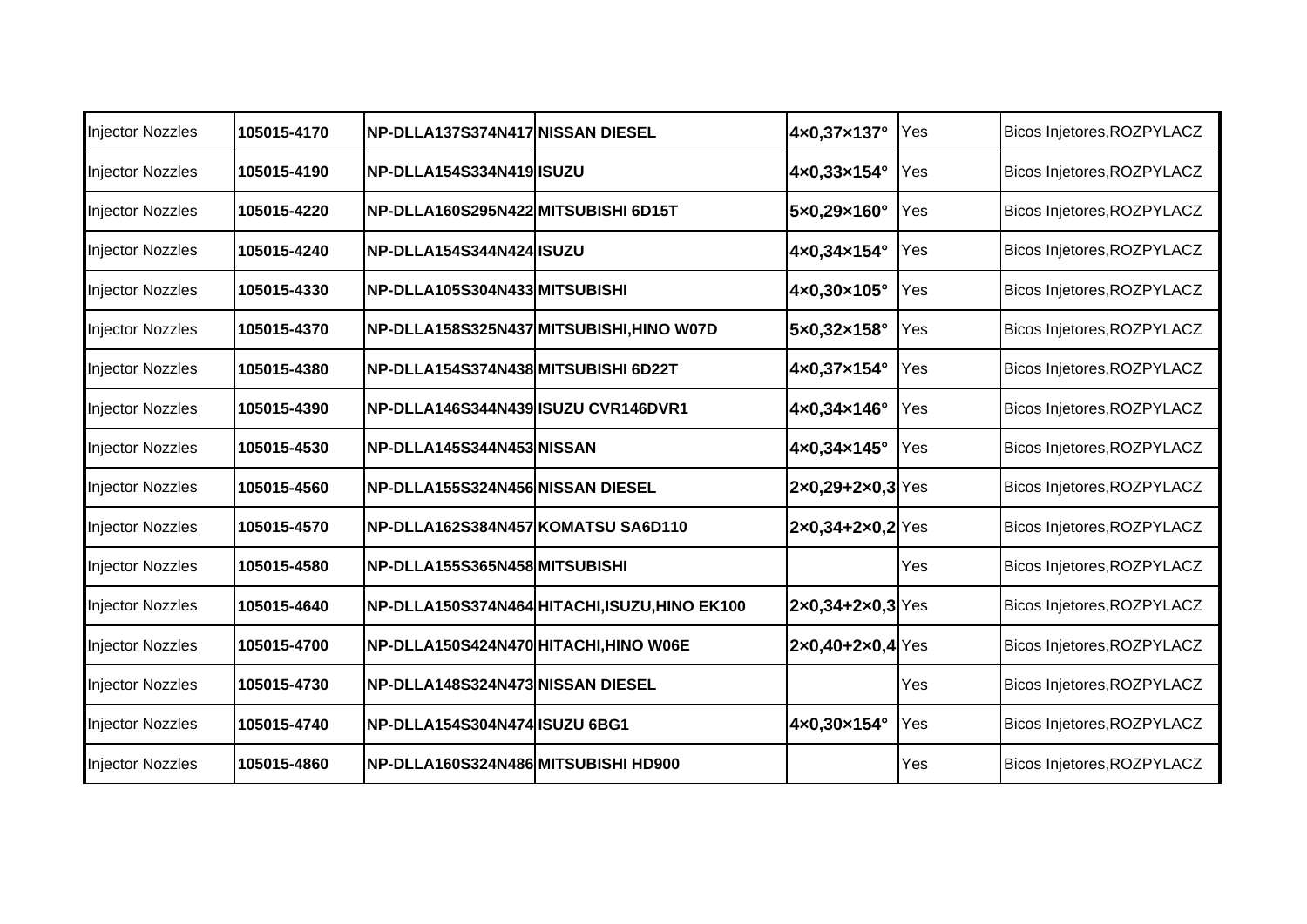| <b>Injector Nozzles</b> | 105015-4920 | NP-DLLA150S345N492 HINO EP100      |                                           |                              | Yes | Bicos Injetores, ROZPYLACZ |
|-------------------------|-------------|------------------------------------|-------------------------------------------|------------------------------|-----|----------------------------|
| <b>Injector Nozzles</b> | 105015-4950 | NP-DLLA103S314N495 KUBOTA          |                                           | 4×0,31×103°                  | Yes | Bicos Injetores, ROZPYLACZ |
| <b>Injector Nozzles</b> | 105015-5020 |                                    | NP-DLLA142S354N502 KOMATSU PC200-3 S4D105 | 4×0,35×142°                  | Yes | Bicos Injetores, ROZPYLACZ |
| <b>Injector Nozzles</b> | 105015-5040 | NP-DLLA133SN504                    | <b>NISSAN</b>                             | $5\times0,36\times133^\circ$ | Yes | Bicos Injetores, ROZPYLACZ |
| <b>Injector Nozzles</b> | 105015-5070 | NP-DLLA160S325N507 MITSUBISHI      |                                           | 5×0,32×160°                  | Yes | Bicos Injetores, ROZPYLACZ |
| <b>Injector Nozzles</b> | 105015-5150 | <b>INP-DLLA155SN515</b>            | <b>DACHAI 6110(6D14)</b>                  |                              | Yes | Bicos Injetores, ROZPYLACZ |
| <b>Injector Nozzles</b> | 105015-5230 | NP-DLLA145SN523                    | <b>KOBOTA</b>                             |                              | Yes | Bicos Injetores, ROZPYLACZ |
| <b>Injector Nozzles</b> | 105015-5290 | NP-DLLA152SN529                    | <b>NISSAN DIESEL PE6</b>                  |                              | Yes | Bicos Injetores, ROZPYLACZ |
| <b>Injector Nozzles</b> | 105015-5320 | NP-DLLA155SN532                    | <b>NISSAN DIESEL</b>                      | 5×0,28×155°                  | Yes | Bicos Injetores, ROZPYLACZ |
| <b>Injector Nozzles</b> | 105015-5330 | NP-DLLA154SN533                    |                                           |                              | Yes | Bicos Injetores, ROZPYLACZ |
| Injector Nozzles        | 105015-5360 | <b>INP-DLLA155SN536</b>            | <b>NISSAN DIESEL</b>                      |                              | Yes | Bicos Injetores, ROZPYLACZ |
| <b>Injector Nozzles</b> | 105015-5380 | <b>NP-DLL160SN538</b>              | KOMATSU                                   |                              | Yes | Bicos Injetores, ROZPYLACZ |
| <b>Injector Nozzles</b> | 105015-5390 | NP-DLLA160SN539                    | <b>MITSUBISHI T850</b>                    | 4×0,37×160°                  | Yes | Bicos Injetores, ROZPYLACZ |
| <b>Injector Nozzles</b> | 105015-5440 | NP-DLLA157SN544                    | <b>MITSUBISHI 8DC9T</b>                   |                              | Yes | Bicos Injetores, ROZPYLACZ |
| <b>Injector Nozzles</b> | 105015-5450 | NP-DLLA148SN545                    | <b>NISSAN DIESELWB520</b>                 | 4×0,37×148°                  | Yes | Bicos Injetores, ROZPYLACZ |
| <b>Injector Nozzles</b> | 105015-5470 | NP-DLLA142S344N547 KOMATSU PC200-3 |                                           | 4×0,34×142°                  | Yes | Bicos Injetores, ROZPYLACZ |
| <b>Injector Nozzles</b> | 105015-5480 | NP-DLLA150SN548                    | <b>MISTUBISHI 6D22T6U</b>                 | 4×0,40×150°                  | Yes | Bicos Injetores, ROZPYLACZ |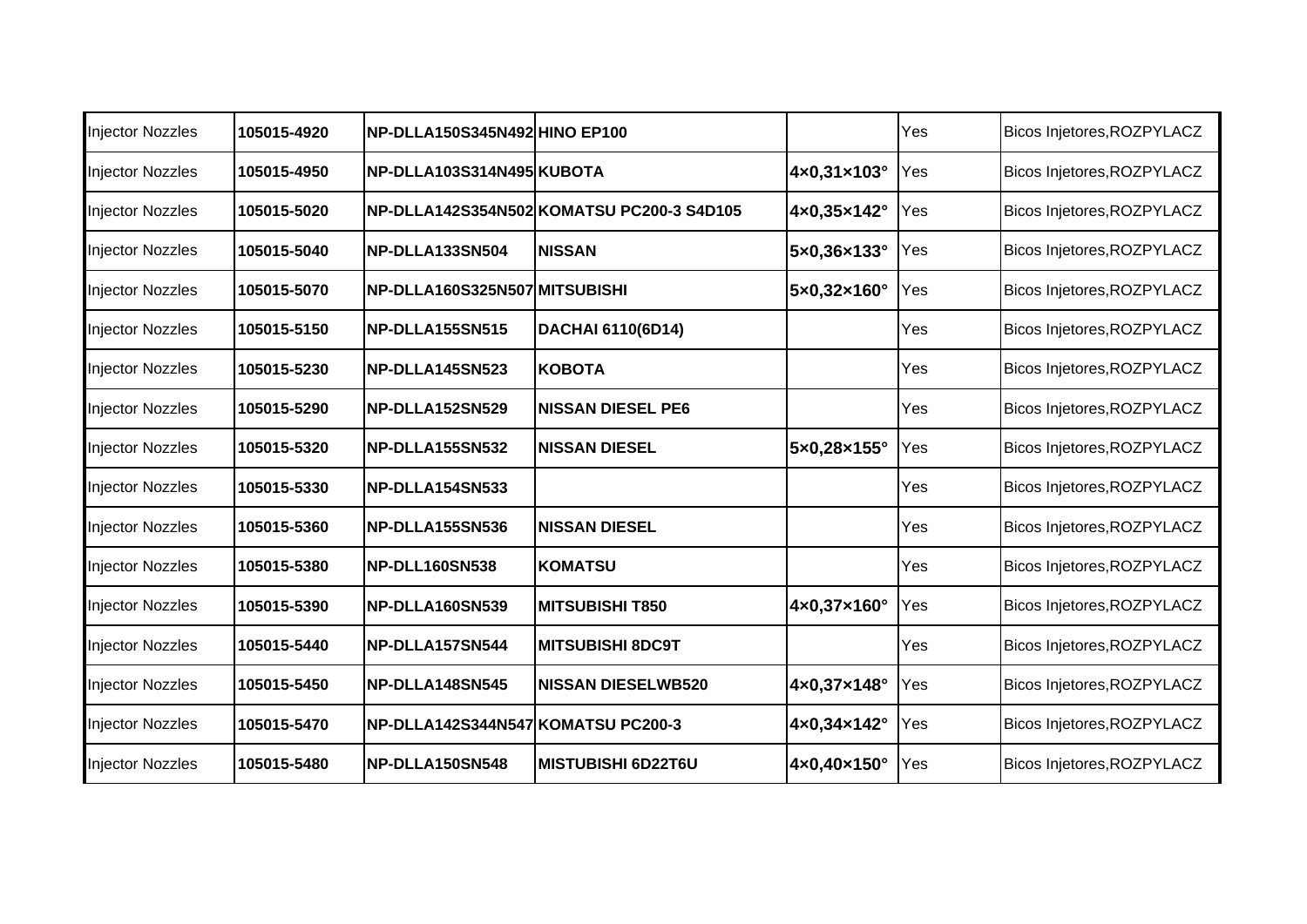| <b>Injector Nozzles</b> | 105015-5510 | NP-DLLA157SN551               | <b>MITSUBISHI 8DC9T</b> |                                    | Yes | Bicos Injetores, ROZPYLACZ |
|-------------------------|-------------|-------------------------------|-------------------------|------------------------------------|-----|----------------------------|
| <b>Injector Nozzles</b> | 105015-5550 | NP-DLLA150SN555               | <b>HINO EK100</b>       | $2x0,37+2x0,4$ Yes                 |     | Bicos Injetores, ROZPYLACZ |
| <b>Injector Nozzles</b> | 105015-5640 | NP-DLLA160SN564               | <b>HITACHI, HINO</b>    | 5×0,29×160°                        | Yes | Bicos Injetores, ROZPYLACZ |
| <b>Injector Nozzles</b> | 105015-5660 | NP-DLLA160SN566               | <b>MITSUBISHI HD900</b> | 4×0,32×160°                        | Yes | Bicos Injetores, ROZPYLACZ |
| <b>Injector Nozzles</b> | 105015-5670 | NP-DLLA160SN567               | <b>KATO HD800</b>       | 5×0,31×160°                        | Yes | Bicos Injetores, ROZPYLACZ |
| <b>Injector Nozzles</b> | 105015-5680 | NP-DLLA142SN568               |                         |                                    | Yes | Bicos Injetores, ROZPYLACZ |
| <b>Injector Nozzles</b> | 105015-5710 | NP-DLLA150SN571               |                         |                                    | Yes | Bicos Injetores, ROZPYLACZ |
| <b>Injector Nozzles</b> | 105015-5800 | NP-DLLA143SN580               | <b>NISSAN</b>           | 5×0,37×143°                        | Yes | Bicos Injetores, ROZPYLACZ |
| <b>Injector Nozzles</b> | 105015-5810 | NP-DLLA142SN581               | KOMATSU PC400-1         |                                    | Yes | Bicos Injetores, ROZPYLACZ |
| <b>Injector Nozzles</b> | 105015-5820 | NP-DLLA142SN582               | <b>HINO</b>             | $2 \times 0,33 + 2 \times 0,3$ Yes |     | Bicos Injetores, ROZPYLACZ |
| <b>Injector Nozzles</b> | 105015-5840 | NP-DLLA157SN584               | <b>IMITSUBISHI</b>      |                                    | Yes | Bicos Injetores, ROZPYLACZ |
| Injector Nozzles        | 105015-5850 | NP-DLLA146SN585               | <b>HINO</b>             |                                    | Yes | Bicos Injetores, ROZPYLACZ |
| <b>Injector Nozzles</b> | 105015-5860 | NP-DLLA154SN586               | lisuzu                  |                                    | Yes | Bicos Injetores, ROZPYLACZ |
| <b>Injector Nozzles</b> | 105015-5950 | NP-DLL155SN595                | KOMATSU PC400-3         |                                    | Yes | Bicos Injetores, ROZPYLACZ |
| <b>Injector Nozzles</b> | 105015-6230 | NP-DLLA150SN623               |                         |                                    | Yes | Bicos Injetores, ROZPYLACZ |
| Injector Nozzles        | 105015-6060 | NP-DLLA154S304N606 ISUZU 4BC2 |                         | 4×0,30×154°                        | Yes | Bicos Injetores, ROZPYLACZ |
| <b>Injector Nozzles</b> | 105015-6130 | NP-DLLA142SN613               | <b>KOMATSU</b>          |                                    | Yes | Bicos Injetores, ROZPYLACZ |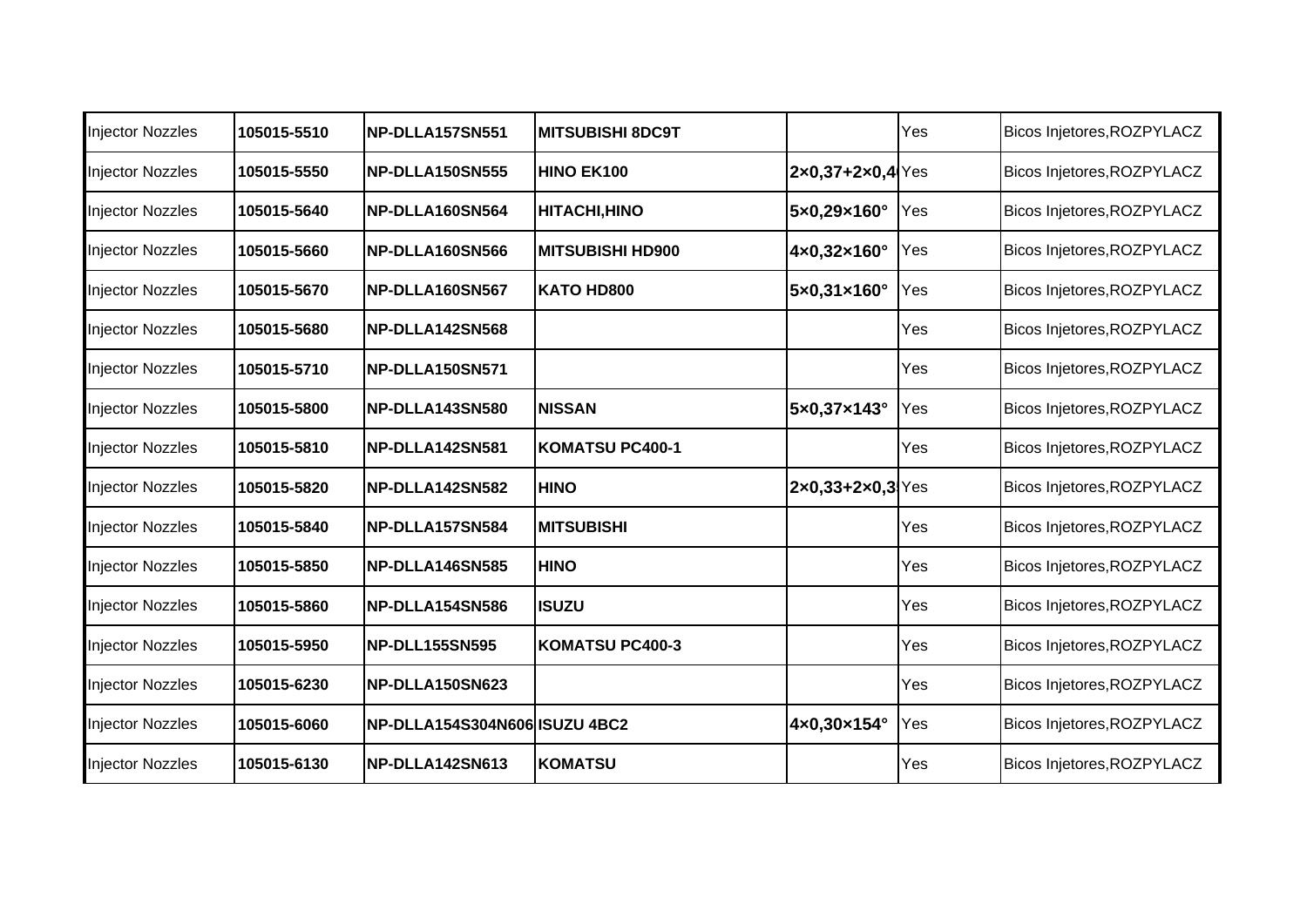| <b>Injector Nozzles</b> | 105015-6150 | NP-DLLA150SN615 | IMITSUBISHI                | 5×0,34×150° | Yes | Bicos Injetores, ROZPYLACZ |
|-------------------------|-------------|-----------------|----------------------------|-------------|-----|----------------------------|
| <b>Injector Nozzles</b> | 105015-6160 | NP-DLLA160SN616 |                            |             | Yes | Bicos Injetores, ROZPYLACZ |
| <b>Injector Nozzles</b> | 105015-6230 | NP-DLLA150SN623 |                            |             | Yes | Bicos Injetores, ROZPYLACZ |
| <b>Injector Nozzles</b> | 105015-6250 | NP-DLLA154SN625 | ISUZU 8PC1,10PC1           | 4×0,35×154° | Yes | Bicos Injetores, ROZPYLACZ |
| <b>Injector Nozzles</b> | 105015-6340 | NP-DLLA140SN634 | <b>NISSAN</b>              | 5×0,36×140° | Yes | TOBERA, ROZPYLACZ          |
| <b>Injector Nozzles</b> | 105015-6350 | NP-DLLA155SN635 | <b>NISSAN DIESEL</b>       | 4×0,33×155° | Yes | TOBERA, ROZPYLACZ          |
| <b>Injector Nozzles</b> | 105015-6370 | NP-DLLA150SN637 | <b>MITSUBISHI</b>          |             | Yes | TOBERA, ROZPYLACZ          |
| <b>Injector Nozzles</b> | 105015-6380 | NP-DLLA158SN638 | <b>NISSAN DIESEL</b>       | 5×0,30×158° | Yes | TOBERA, ROZPYLACZ          |
| <b>Injector Nozzles</b> | 105015-6400 | NP-DLLA154SN640 | <b>ZHAOCHAI6102(6BD1)</b>  |             | Yes | TOBERA, ROZPYLACZ          |
| <b>Injector Nozzles</b> | 105015-6410 | NP-DLLA154SN641 |                            |             | Yes | TOBERA, ROZPYLACZ          |
| <b>Injector Nozzles</b> | 105015-6440 | NP-DLLA160SN644 | IMITSUBISHI                |             | Yes | TOBERA, ROZPYLACZ          |
| <b>Injector Nozzles</b> | 105015-6450 | NP-DLLA152SN645 | <b>NISSAN CWL61GT</b>      |             | Yes | TOBERA, ROZPYLACZ          |
| <b>Injector Nozzles</b> | 105015-6490 | NP-DLLA144SN649 | <b>NISSAN DIESEL 6D14T</b> |             | Yes | TOBERA, ROZPYLACZ          |
| <b>Injector Nozzles</b> | 105015-6580 | NP-DLLA160SN658 | <b>MITSUBISHI</b>          |             | Yes | TOBERA, ROZPYLACZ          |
| <b>Injector Nozzles</b> | 105015-6600 | NP-DLLA150SN660 |                            |             | Yes | TOBERA, ROZPYLACZ          |
| <b>Injector Nozzles</b> | 105015-6640 | NP-DLLA160SN664 | KOMATSU SA6D170            |             | Yes | TOBERA, ROZPYLACZ          |
| <b>Injector Nozzles</b> | 105015-6651 | NP-DLLA154SN665 | ISUZU 8PC1,10PC1           | 5×0,32×154° | Yes | TOBERA, ROZPYLACZ          |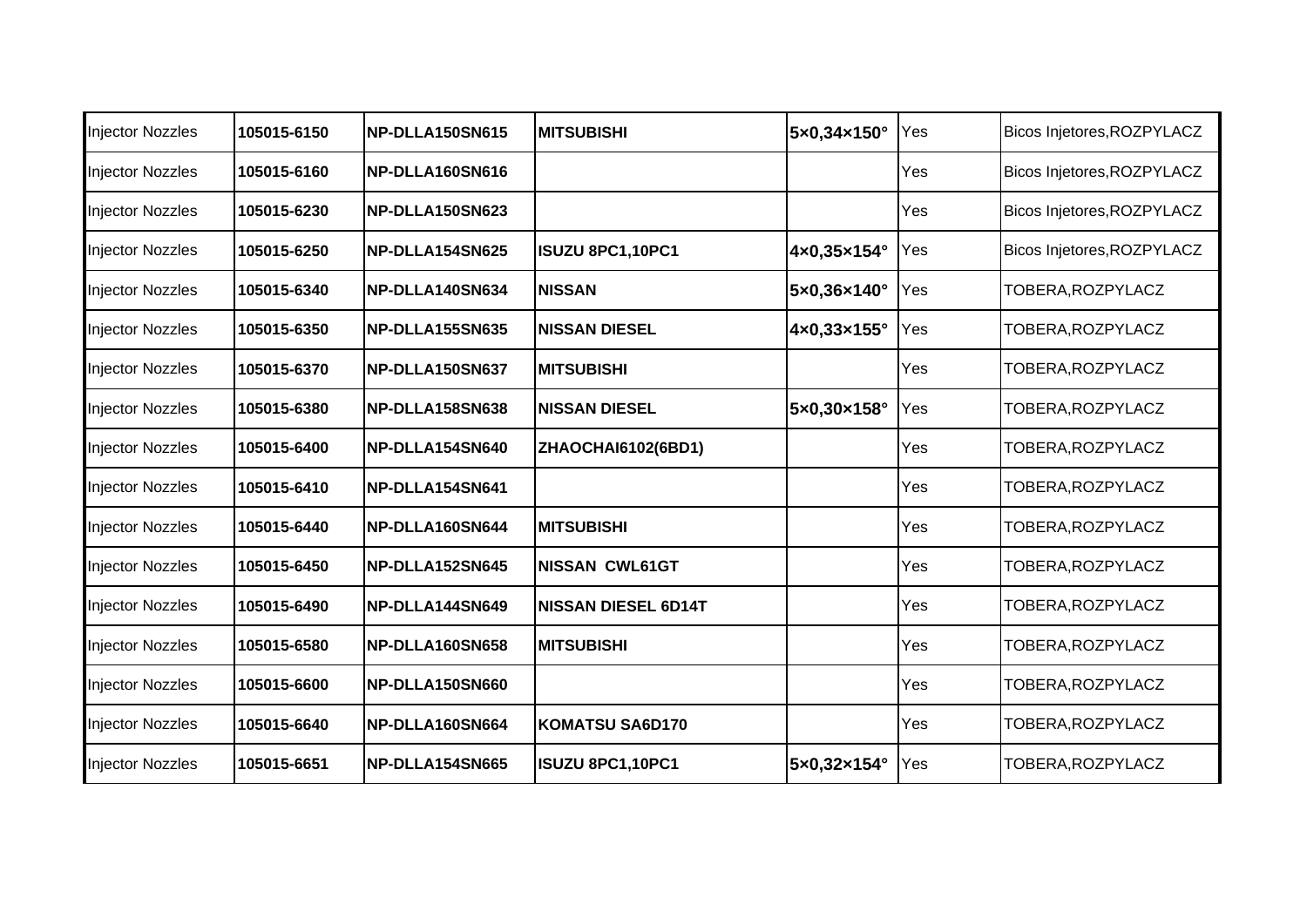| <b>Injector Nozzles</b> | 105015-6660 | NP-DLLA150SN666  |                        |                                    | Yes | TOBERA, ROZPYLACZ |
|-------------------------|-------------|------------------|------------------------|------------------------------------|-----|-------------------|
| <b>Injector Nozzles</b> | 105015-6670 | NP-DLLA154SN667  |                        |                                    | Yes | TOBERA, ROZPYLACZ |
| <b>Injector Nozzles</b> | 105015-6710 | NP-DLLA160SN671  | <b>MITSUBISHI</b>      |                                    | Yes | TOBERA, ROZPYLACZ |
| <b>Injector Nozzles</b> | 105015-6810 | NP-DLLA152SN681  | <b>NISSAN DIESEL</b>   | 5×0,36×152°                        | Yes | TOBERA, ROZPYLACZ |
| <b>Injector Nozzles</b> | 105015-6930 | NP-DLLA148SN693  |                        |                                    | Yes | TOBERA, ROZPYLACZ |
| <b>Injector Nozzles</b> | 105015-6981 | NP-DLLA160SN698  | NE <sub>6</sub>        | 5×0,30×160°                        | Yes | TOBERA, ROZPYLACZ |
| <b>Injector Nozzles</b> | 105015-7020 | NP-DLLA150SN702  |                        |                                    | Yes | TOBERA, ROZPYLACZ |
| <b>Injector Nozzles</b> | 105015-7070 | NP-DLLA155SN707  | <b>ISUZU 6BB1</b>      |                                    | Yes | TOBERA, ROZPYLACZ |
| <b>Injector Nozzles</b> | 105015-7100 | NP-DLLA155SN710  | DA CHAI 6118           | 5×0,31×142°                        | Yes | TOBERA, ROZPYLACZ |
| <b>Injector Nozzles</b> | 105015-7131 | NP-DLLA153SN7131 | <b>NISSAN DIESEL</b>   | $2 \times 0,29 + 2 \times 0,3$ Yes |     | TOBERA, ROZPYLACZ |
| <b>Injector Nozzles</b> | 105015-7180 | NP-DLLA142SN718  | HITACHI EX220-2        |                                    | Yes | TOBERA, ROZPYLACZ |
| <b>Injector Nozzles</b> | 105015-7220 | NP-DLLA150SN722  | HINO EP100-T           | 5×0,34×150°                        | Yes | TOBERA, ROZPYLACZ |
| <b>Injector Nozzles</b> | 105015-7250 | NP-DLLA157SN725  | <b>MITSUBISHI 6D15</b> |                                    | Yes | TOBERA, ROZPYLACZ |
| <b>Injector Nozzles</b> | 105015-7270 | NP-DLLA155SN727  | <b>HINO</b>            | 5×0,30×155°                        | Yes | TOBERA, ROZPYLACZ |
| <b>Injector Nozzles</b> | 105015-7300 | NP-DLLA150SN730  | <b>HINO EV700</b>      |                                    | Yes | TOBERA, ROZPYLACZ |
| <b>Injector Nozzles</b> | 105015-7310 | NP-DLLA160SN731  | <b>MITSUBISHI</b>      | 5×0,32×160°                        | Yes | TOBERA, ROZPYLACZ |
| <b>Injector Nozzles</b> | 105015-7360 | NP-DLLA153SN736  | <b>NISSAN DIESEL</b>   | 5×0,30×153°                        | Yes | TOBERA, ROZPYLACZ |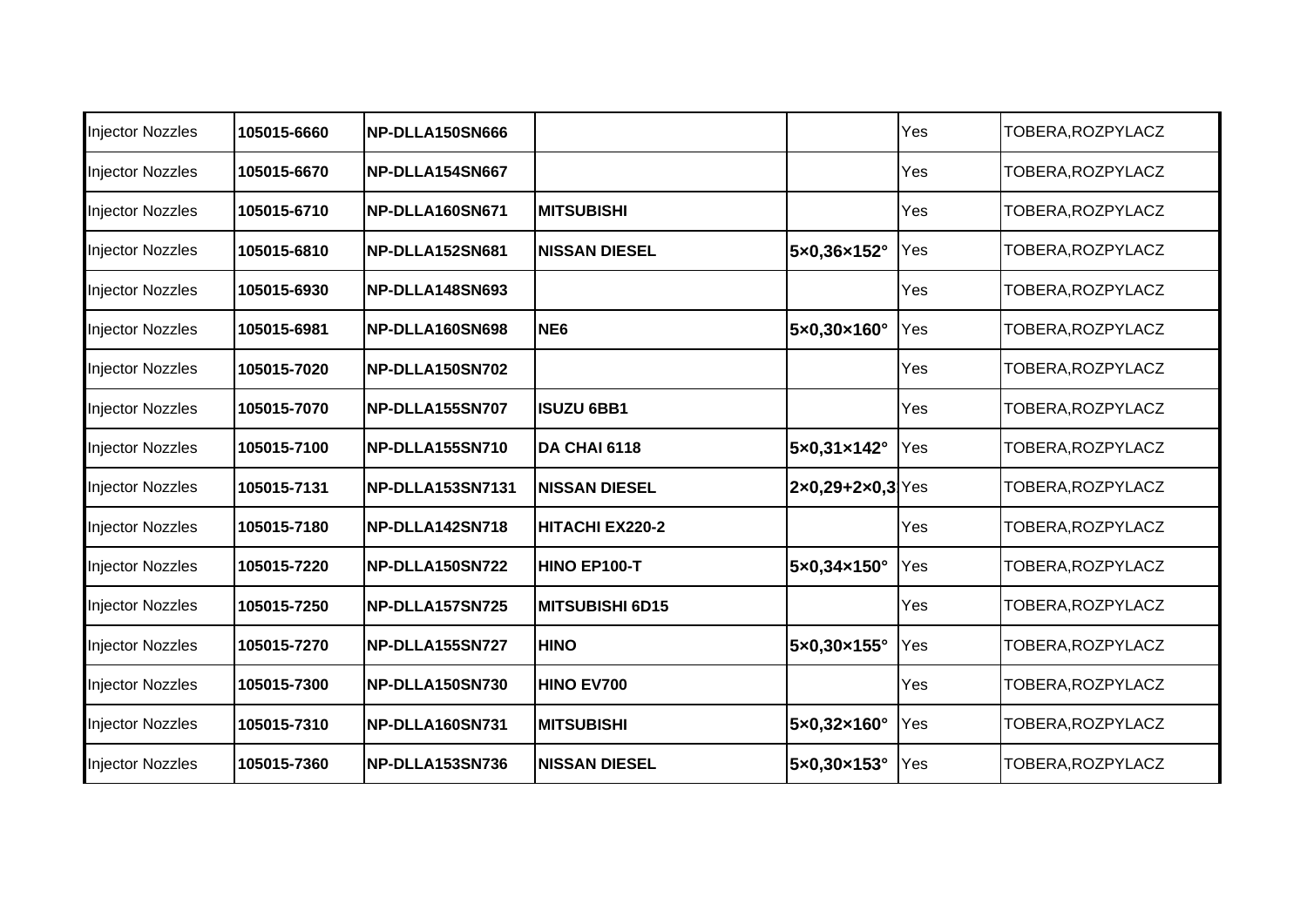| <b>Injector Nozzles</b> | 105015-7370 | NP-DLLA150SN737 | <b>INISSAN DISEL FE6T</b> |                    | Yes | TOBERA, ROZPYLACZ |
|-------------------------|-------------|-----------------|---------------------------|--------------------|-----|-------------------|
| <b>Injector Nozzles</b> | 105015-7390 | NP-DLLA150SN739 | <b>HINO V21C</b>          | $2x0,40+2x0,4$ Yes |     | TOBERA, ROZPYLACZ |
| Injector Nozzles        | 105015-7440 | NP-DLLA160SN744 | <b>MITSUBISHI 6D16</b>    | 5×0,31×160°        | Yes | TOBERA, ROZPYLACZ |
| <b>Injector Nozzles</b> | 105015-7450 | NP-DLLA155SN745 |                           |                    | Yes | TOBERA, ROZPYLACZ |
| <b>Injector Nozzles</b> | 105015-7550 | NP-DLLA155SN755 |                           |                    | Yes | TOBERA, ROZPYLACZ |
| <b>Injector Nozzles</b> | 105015-7580 | NP-DLLA150SN758 | <b>HINO W06E</b>          | 5×0,29×150°        | Yes | TOBERA, ROZPYLACZ |
| <b>Injector Nozzles</b> | 105015-7590 | NP-DLLA134SN759 |                           |                    | Yes | TOBERA, ROZPYLACZ |
| <b>Injector Nozzles</b> | 105015-7620 | NP-DLLA150SN762 | <b>HINO</b>               | 5×0,32×150°        | Yes | TOBERA, ROZPYLACZ |
| <b>Injector Nozzles</b> | 105015-7780 | NP-DLLA160SN778 |                           |                    | Yes | TOBERA, ROZPYLACZ |
| <b>Injector Nozzles</b> | 105015-7890 | NP-DLLA155SN789 | <b>NISSAN DIESEL</b>      | 6×0,32×155°        | Yes | TOBERA, ROZPYLACZ |
| <b>Injector Nozzles</b> | 105015-8070 | NP-DLLA155SN807 | <b>KOMATSU</b>            |                    | Yes | TOBERA, ROZPYLACZ |
| <b>Injector Nozzles</b> | 105015-8160 | NP-DLLA157SN816 | <b>NISSAN DIESEL</b>      |                    | Yes | TOBERA, ROZPYLACZ |
| Injector Nozzles        | 105015-8200 | NP-DLLA156SN820 | <b>ISUZU 10PD1</b>        |                    | Yes | TOBERA, ROZPYLACZ |
| <b>Injector Nozzles</b> | 105015-8210 | NP-DLLA158SN821 | <b>ISUZU 6BG1T</b>        | 5×0,29×158°        | Yes | TOBERA, ROZPYLACZ |
| <b>Injector Nozzles</b> | 105015-8220 | NP-DLLA160SN822 |                           |                    | Yes | TOBERA, ROZPYLACZ |
| <b>Injector Nozzles</b> | 105015-8241 | NP-DLLA155SN824 |                           |                    | Yes | TOBERA, ROZPYLACZ |
| <b>Injector Nozzles</b> | 105015-8270 | NP-DLLA160SN827 | <b>MITSUBISHI</b>         |                    | Yes | TOBERA, ROZPYLACZ |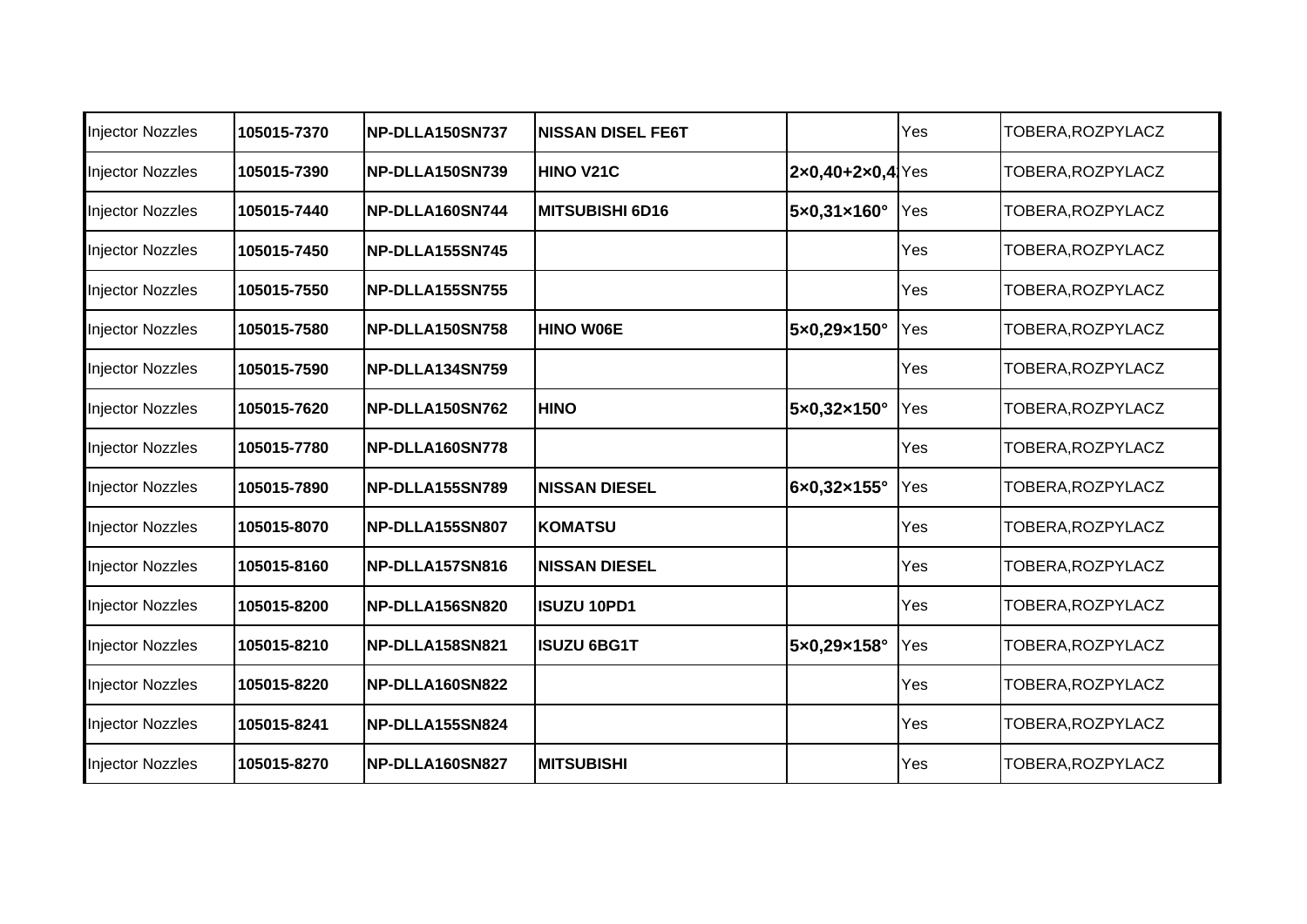| <b>Injector Nozzles</b> | 105015-8410 | NP-DLLA148SN841 |                        |                                  | Yes | TOBERA, ROZPYLACZ          |
|-------------------------|-------------|-----------------|------------------------|----------------------------------|-----|----------------------------|
| <b>Injector Nozzles</b> | 105015-8420 | NP-DLLA153SN842 |                        |                                  | Yes | TOBERA, ROZPYLACZ          |
| <b>Injector Nozzles</b> | 105015-8440 | NP-DLLA160SN844 | <b>MITSUBISHI</b>      | $5 \times 0,33 \times 160^\circ$ | Yes | TOBERA, ROZPYLACZ          |
| <b>Injector Nozzles</b> | 105015-8450 | NP-DLLA160SN845 | <b>MITSUBISHI</b>      |                                  | Yes | TOBERA, ROZPYLACZ          |
| <b>Injector Nozzles</b> | 105015-8470 | NP-DLLA154SN847 | <b>MITSUBISHI</b>      |                                  | Yes | TOBERA, ROZPYLACZ          |
| <b>Injector Nozzles</b> | 105015-8480 | NP-DLLA157SN848 | <b>MITSUBISHI 6D16</b> | 5×0,32×157°                      | Yes | TOBERA, ROZPYLACZ          |
| <b>Injector Nozzles</b> | 105015-8500 | NP-DLLA160SN850 |                        |                                  | Yes | TOBERA, ROZPYLACZ          |
| <b>Injector Nozzles</b> | 105015-8540 | NP-DLLA150SN854 |                        |                                  | Yes | TOBERA, ROZPYLACZ          |
| <b>Injector Nozzles</b> | 105015-5850 | NP-DLLA155SN858 |                        |                                  | Yes | TOBERA, ROZPYLACZ          |
| <b>Injector Nozzles</b> | 105015-8590 | NP-DLLA150SN859 |                        |                                  | Yes | TOBERA, ROZPYLACZ          |
| <b>Injector Nozzles</b> | 105015-8640 | NP-DLLA155SN864 |                        |                                  | Yes | TOBERA, ROZPYLACZ          |
| <b>Injector Nozzles</b> | 105015-8670 | NP-DLLA150SN867 |                        |                                  | Yes | TOBERA, ROZPYLACZ          |
| <b>Injector Nozzles</b> | 105015-8680 | NP-DLLA150SN868 | <b>NISSAN DIESEL</b>   |                                  | Yes | TOBERA, ROZPYLACZ          |
| <b>Injector Nozzles</b> | 105015-8690 | NP-DLLA158SN869 | <b>ISUZU EX200-2</b>   | 5×0,28×158°                      | Yes | ROZPYLACZ, bicos injetores |
| <b>Injector Nozzles</b> | 105015-8710 | NP-DLLA150SN871 | HINO F20C              | 6×0,29×150°                      | Yes | ROZPYLACZ, bicos injetores |
| Injector Nozzles        | 105015-8720 | NP-DLLA155SN872 |                        |                                  | Yes | ROZPYLACZ, bicos injetores |
| <b>Injector Nozzles</b> | 105015-8760 | NP-DLLA150SN876 | <b>NISSAN DIESEL</b>   |                                  | Yes | ROZPYLACZ, bicos injetores |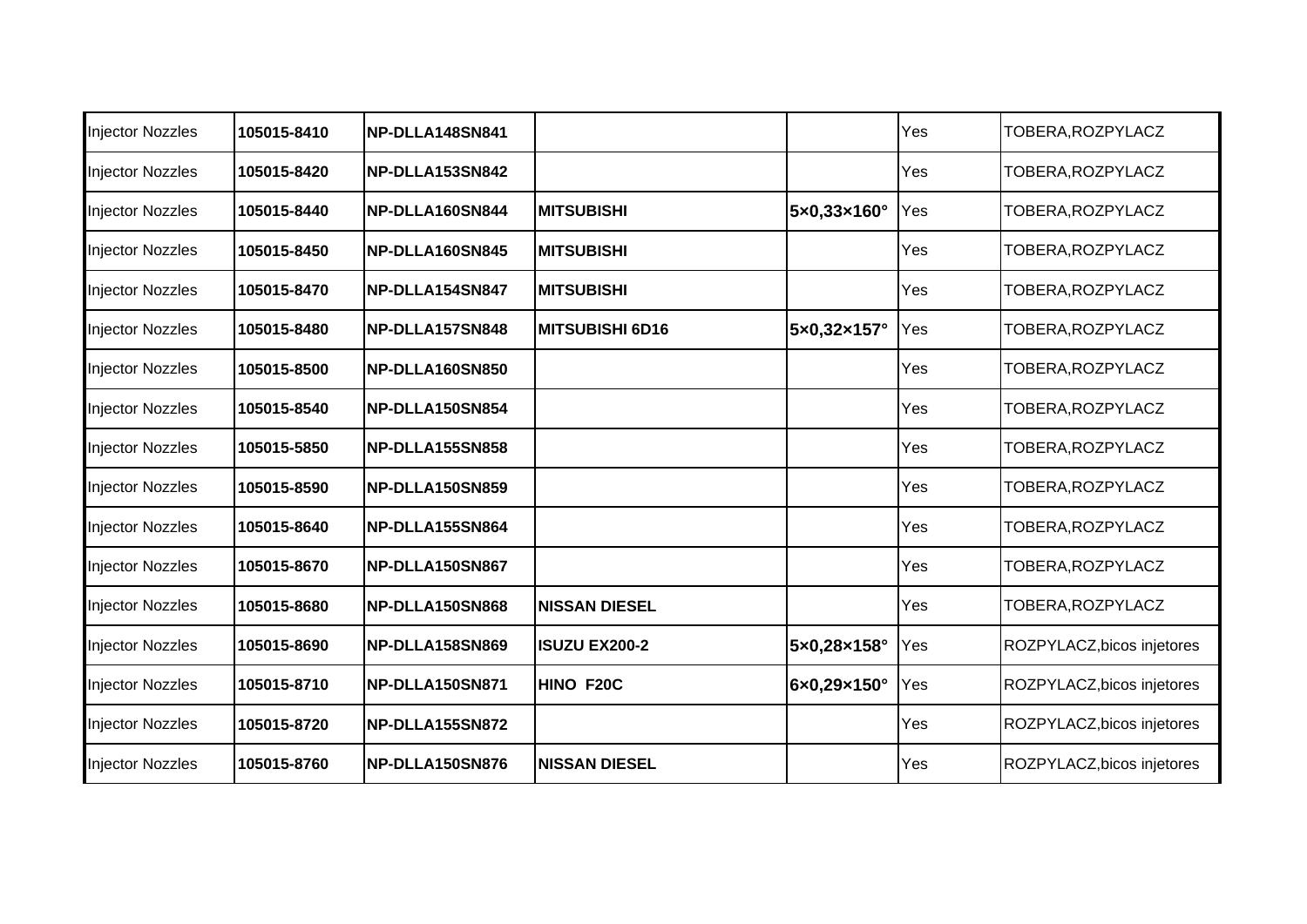| <b>Injector Nozzles</b>  | 105015-8920 | NP-DLLA150SN892  |                       |             | Yes | ROZPYLACZ, bicos injetores |
|--------------------------|-------------|------------------|-----------------------|-------------|-----|----------------------------|
| <b>Injector Nozzles</b>  | 105015-8930 | NP-DLLA160SN893  | IMITSUBISHI 6D16      | 5×0,27×160° | Yes | ROZPYLACZ, bicos injetores |
| <b>Injection Nozzles</b> | 105015-9020 | NP-DLLA150SN902  | <b>HINO</b>           |             | Yes | ROZPYLACZ, bicos injetores |
| <b>Injection Nozzles</b> | 105015-9031 | NP-DLLA154SN903  | <b>ISUZU 6SA1</b>     |             | Yes | ROZPYLACZ, bicos injetores |
| <b>Injection Nozzles</b> | 105015-9060 | NP-DLLA150SN906  |                       |             | Yes | ROZPYLACZ, bicos injetores |
| <b>Injection Nozzles</b> | 105015-9071 | NP-DLLA154SN907  | <b>ISUZU EX300-5</b>  |             | Yes | ROZPYLACZ, bicos injetores |
| <b>Injection Nozzles</b> | 105015-9150 | NP-DLLA160SN915  |                       |             | Yes | ROZPYLACZ, bicos injetores |
| <b>Injection Nozzles</b> | 105015-9170 | NP-DLLA150SN917  | <b>NISSAN DIESEL</b>  |             | Yes | ROZPYLACZ, bicos injetores |
| <b>Injection Nozzles</b> | 105015-9210 | NP-DLLA156SN921  | <b>HINO</b>           |             | Yes | ROZPYLACZ, bicos injetores |
| <b>Injection Nozzles</b> | 105015-9220 | NP-DLLA160SN922  | <b>HINO</b>           |             | Yes | ROZPYLACZ, bicos injetores |
| <b>Injection Nozzles</b> | 105015-9240 | NP-DLLA152SN924  | <b>NISSAN DIESEL</b>  |             | Yes | ROZPYLACZ, bicos injetores |
| <b>Injection Nozzles</b> | 105015-9250 | NP-DLLA152SN925  | <b>INISSAN DIESEL</b> |             | Yes | ROZPYLACZ, bicos injetores |
| <b>Injection Nozzles</b> | 105015-9300 | NP-DLLA150SN930  | <b>MITSUBISHI</b>     |             | Yes | ROZPYLACZ, bicos injetores |
| <b>Injection Nozzles</b> | 105015-9310 | NP-DLLA154SN931  |                       |             | Yes | ROZPYLACZ, bicos injetores |
| <b>Injection Nozzles</b> | 105015-9440 | NP-DLLA157SN944  | <b>IMITSUBISHI</b>    |             | Yes | ROZPYLACZ, bicos injetores |
| <b>Injection Nozzles</b> | 105015-9450 | NP-DLLA160SN945  | <b>HYUNDAI 200</b>    |             | Yes | ROZPYLACZ, bicos injetores |
| <b>Injection Nozzles</b> | 105015-9450 | NP-DLLA150SN945A |                       |             | Yes | ROZPYLACZ, bicos injetores |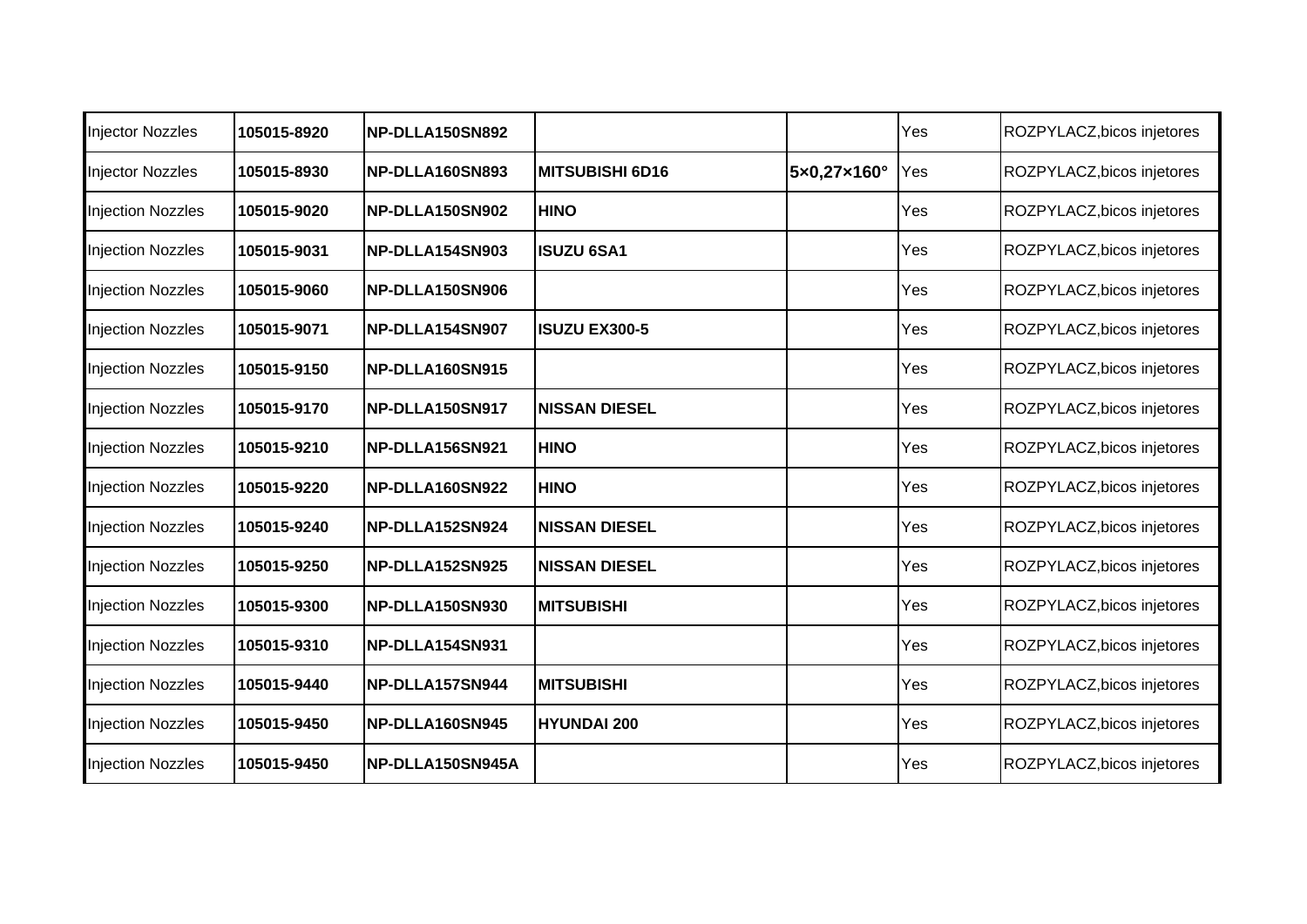| <b>Injection Nozzles</b> | 105015-9500 | NP-DLLA151SN950  |                         |                                    | Yes | ROZPYLACZ, bicos injetores |
|--------------------------|-------------|------------------|-------------------------|------------------------------------|-----|----------------------------|
| <b>Injection Nozzles</b> | 105015-9850 | NP-DLLA150SK985A |                         |                                    | Yes | ROZPYLACZ, bicos injetores |
| <b>Injection Nozzles</b> | 105017-0020 | NP-DLLA140PN002  | <b>KUBOTA</b>           |                                    | Yes | ROZPYLACZ, bicos injetores |
| <b>Injection Nozzles</b> | 105017-0030 | NP-DLLA140PN003  | <b>KUBOTA</b>           |                                    | Yes | ROZPYLACZ, bicos injetores |
| <b>Injection Nozzles</b> | 105017-0040 | NP-DLLA160PN004  | <b>MITSUBISHI 4D31T</b> | 5×0,29×160°                        | Yes | ROZPYLACZ, bicos injetores |
| <b>Injection Nozzles</b> | 105017-0050 | NP-DLLA154PN005  | <b>ISUZU 4JA1</b>       | 4×0,26×154°                        | Yes | ROZPYLACZ, bicos injetores |
| <b>Injection Nozzles</b> | 105017-0061 | NP-DLLA154PN006  | <b>ISUZU NHR</b>        | 4×0,28×154°                        | Yes | ROZPYLACZ, bicos injetores |
| <b>Injection Nozzles</b> | 105017-0070 | NP-DLLA154PN007  | <b>MAZDA</b>            | 5×0,27×154°                        | Yes | ROZPYLACZ, bicos injetores |
| <b>Injection Nozzles</b> | 105017-0090 | NP-DLLA152PN009  | KOMATSU PC200-5         | 4×0,30×152°                        | Yes | ROZPYLACZ, bicos injetores |
| <b>Injection Nozzles</b> | 105017-0100 | NP-DLLA160PN010  | <b>HD400</b>            | 5×0,30×160°                        | Yes | ROZPYLACZ, bicos injetores |
| <b>Injection Nozzles</b> | 105017-0130 | NP-DLLA140PN013  | <b>KUBOTA</b>           | $2 \times 0,27 + 2 \times 0,2$ Yes |     | ROZPYLACZ, bicos injetores |
| <b>Injection Nozzles</b> | 105017-0140 | NP-DLLA152PN014  | <b>KOMATSU PC200-5</b>  | 4×0,29×152°                        | Yes | ROZPYLACZ, bicos injetores |
| <b>Injection Nozzles</b> | 105017-0171 | NP-DLLA154PN0171 | <b>ISUZU 4BE1</b>       |                                    | Yes | ROZPYLACZ, bicos injetores |
| <b>Injection Nozzles</b> | 105017-0180 | NP-DLLA154PN018  | <b>ISUZU</b>            |                                    | Yes | ROZPYLACZ, bicos injetores |
| <b>Injection Nozzles</b> | 105017-0210 | NP-DLLA150PN021  | <b>MAZDA</b>            | 4×0,34×150°                        | Yes | ROZPYLACZ, bicos injetores |
| Injection Nozzles        | 105017-0240 | NP-DLLA160PN024  |                         |                                    | Yes | ROZPYLACZ, bicos injetores |
| <b>Injection Nozzles</b> | 105017-0250 | NP-DLLA154PN025  |                         |                                    | Yes | ROZPYLACZ, bicos injetores |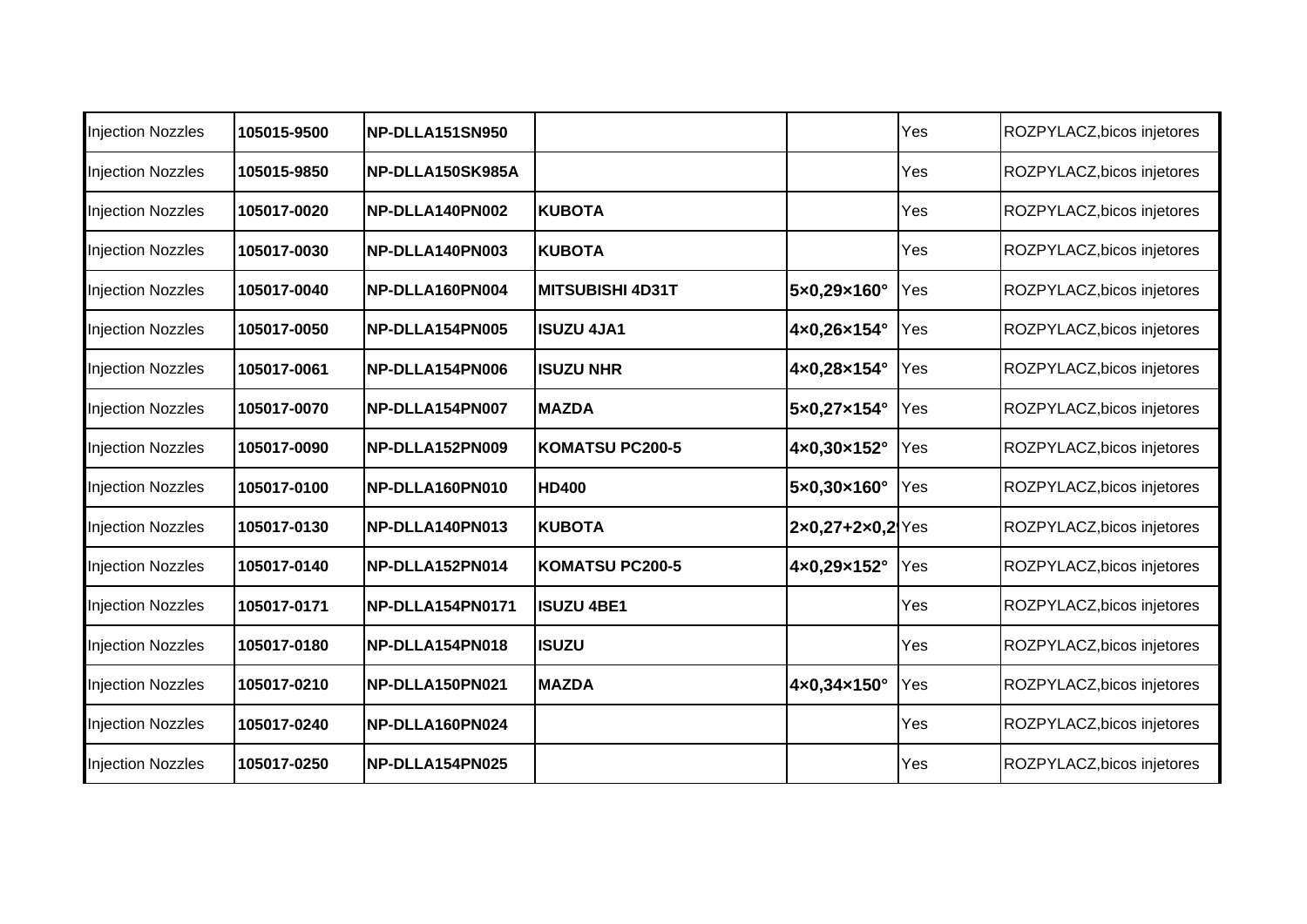| <b>Injection Nozzles</b> | 105017-0360 | NP-DLLA160PN036 | <b>MITSUBISHI 4D31T</b>      | 5×0,30×160°        | Yes | ROZPYLACZ, bicos injetores |
|--------------------------|-------------|-----------------|------------------------------|--------------------|-----|----------------------------|
| <b>Injection Nozzles</b> | 105017-0400 | NP-DLLA154PN040 | <b>ISUZU CUMMINS 6BG1</b>    |                    | Yes | ROZPYLACZ, bicos injetores |
| <b>Injection Nozzles</b> | 105017-0440 | NP-DLLA150PN044 |                              |                    | Yes | ROZPYLACZ, bicos injetores |
| <b>Injection Nozzles</b> | 105017-0490 | NP-DLLA154PN049 | <b>ISUZU 4JA1</b>            | 4×0,26×154°        | Yes | ROZPYLACZ, bicos injetores |
| <b>Injection Nozzles</b> | 105017-0510 | NP-DLLA154PN051 | <b>ISUZU CUMMINS 6BG1TC</b>  |                    | Yes | ROZPYLACZ, bicos injetores |
| <b>Injection Nozzles</b> | 105017-0530 | NP-DLLA155PN053 | <b>MITSUBISHI HEAV E200B</b> |                    | Yes | ROZPYLACZ, bicos injetores |
| <b>Injection Nozzles</b> | 105017-0550 | NP-DLLA146PN055 | <b>ISUZU 4JB1CT</b>          | 4×0,30×146°        | Yes | ROZPYLACZ, bicos injetores |
| <b>Injection Nozzles</b> | 105017-0570 | NP-DLLA155PN057 | <b>MITSUBISHI 6D31T</b>      | $3x0,26+2x0,2$ Yes |     | ROZPYLACZ, bicos injetores |
| Injection Nozzles        | 105017-0580 | NP-DLLA154PN058 | <b>ISUZU</b>                 | 4×0,30×154°        | Yes | ROZPYLACZ, bicos injetores |
| <b>Injection Nozzles</b> | 105017-0590 | NP-DLLA160PN059 | <b>MITSUBISHI</b>            |                    | Yes | ROZPYLACZ, bicos injetores |
| <b>Injection Nozzles</b> | 105017-0610 | NP-DLLA154PN061 | <b>ISUZU 4BE1</b>            | 4×0,31×154°        | Yes | ROZPYLACZ, bicos injetores |
| <b>Injection Nozzles</b> | 105017-0620 | NP-DLLA154PN062 | <b>ISUZU 4BC2</b>            | 4×0,29×154°        | Yes | ROZPYLACZ, bicos injetores |
| <b>Injection Nozzles</b> | 105017-0630 | NP-DLLA152PN063 | <b>KOMATSU PC120-5</b>       |                    | Yes | ROZPYLACZ, bicos injetores |
| <b>Injection Nozzles</b> | 105017-0640 | NP-DLLA154PN064 | <b>IISUZU 4BG1</b>           | 4×0,32×154°        | Yes | ROZPYLACZ, bicos injetores |
| <b>Injection Nozzles</b> | 105017-0670 | NP-DLLA154PN067 | <b>ISUZU 4JA1</b>            | 4×0,26×154°        | Yes | ROZPYLACZ, bicos injetores |
| <b>Injection Nozzles</b> | 105017-0680 | NP-DLLA154PN068 | <b>ISUZU NKR55\4JB1</b>      | 4×0,26×154°        | Yes | ROZPYLACZ, bicos injetores |
| <b>Injection Nozzles</b> | 105017-0690 | NP-DLLA157PN069 |                              |                    | Yes | ROZPYLACZ, bicos injetores |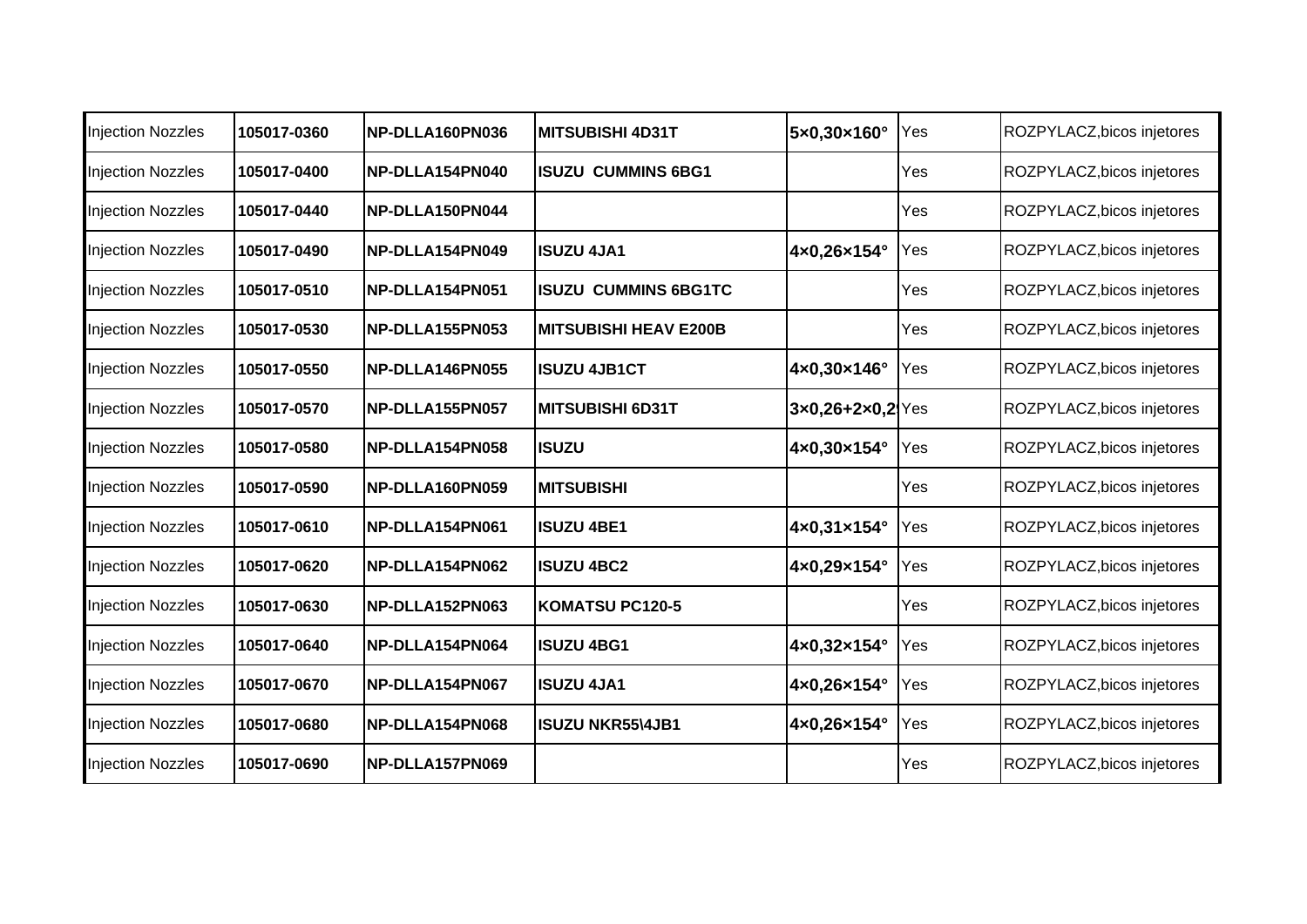| <b>Injection Nozzles</b> | 105017-0700 | NP-DLLA160PN070 |                                  |             | Yes | ROZPYLACZ, bicos injetores |
|--------------------------|-------------|-----------------|----------------------------------|-------------|-----|----------------------------|
| <b>Injection Nozzles</b> | 105017-0850 | NP-DLLA160PN085 | <b>MITSUBISHI KATO HD700-5</b>   |             | Yes | ROZPYLACZ, bicos injetores |
| <b>Nozzles</b>           | 105017-0860 | NP-DLLA151N086  |                                  |             | Yes | ROZPYLACZ, bicos injetores |
| <b>Nozzles</b>           | 105017-0870 | NP-DLLA154PN087 | <b>MAZDA</b>                     |             | Yes | ROZPYLACZ, bicos injetores |
| <b>Nozzles</b>           | 105017-0880 | NP-DLLA150PN088 | <b>KOMATSU PC200-5</b>           | 5×0,28×150° | Yes | ROZPYLACZ, bicos injetores |
| <b>Nozzles</b>           | 105017-0900 | NP-DLLA157PN090 | <b>NISSAN DIESEL DA CHAI 498</b> |             | Yes | ROZPYLACZ, bicos injetores |
| <b>Nozzles</b>           | 105017-0970 | NP-DLLA152PN097 |                                  |             | Yes | ROZPYLACZ, bicos injetores |
| Nozzles                  | 105017-1000 | NP-DLLA160PN100 | <b>MITSUBISHI 4D31T</b>          |             | Yes | ROZPYLACZ, bicos injetores |
| <b>Nozzles</b>           | 105017-1040 | NP-DLLA158PN104 | <b>MITSUBISHI KATO 700-B</b>     |             | Yes | ROZPYLACZ, bicos injetores |
| <b>Nozzles</b>           | 105017-1070 | NP-DLLA155PN107 |                                  |             | Yes | ROZPYLACZ, bicos injetores |
| <b>Nozzles</b>           | 105017-1080 | NP-DLLA158PN108 | <b>ISUZU</b>                     |             | Yes | ROZPYLACZ, bicos injetores |
| <b>Nozzles</b>           | 105017-1090 | NP-DLLA161PN109 | <b>IISUZU FVR</b>                | 4×0,33×161° | Yes | ROZPYLACZ, bicos injetores |
| <b>Nozzles</b>           | 105017-1100 | NP-DLLA156PN110 | <b>ISUZU CUMMINS 6BG1</b>        |             | Yes | ROZPYLACZ, bicos injetores |
| <b>Nozzles</b>           | 105017-1110 | NP-DLLA155PN111 | <b>ISUZU 6BG1TC</b>              |             | Yes | ROZPYLACZ, bicos injetores |
| <b>Nozzles</b>           | 105017-1120 | NP-DLLA152PN112 | <b>KOMATSU PC300-5</b>           |             | Yes | ROZPYLACZ, bicos injetores |
| <b>Nozzles</b>           | 105017-1160 | NP-DLLA154PN116 | <b>ISUZU 4JA1T</b>               | 4×0,24×154° | Yes | ROZPYLACZ, bicos injetores |
| <b>Nozzles</b>           | 105017-1180 | NP-DLLA155PN118 | <b>MITSUBISHI HEAV CAT 200</b>   | 4×0,31×155° | Yes | ROZPYLACZ, bicos injetores |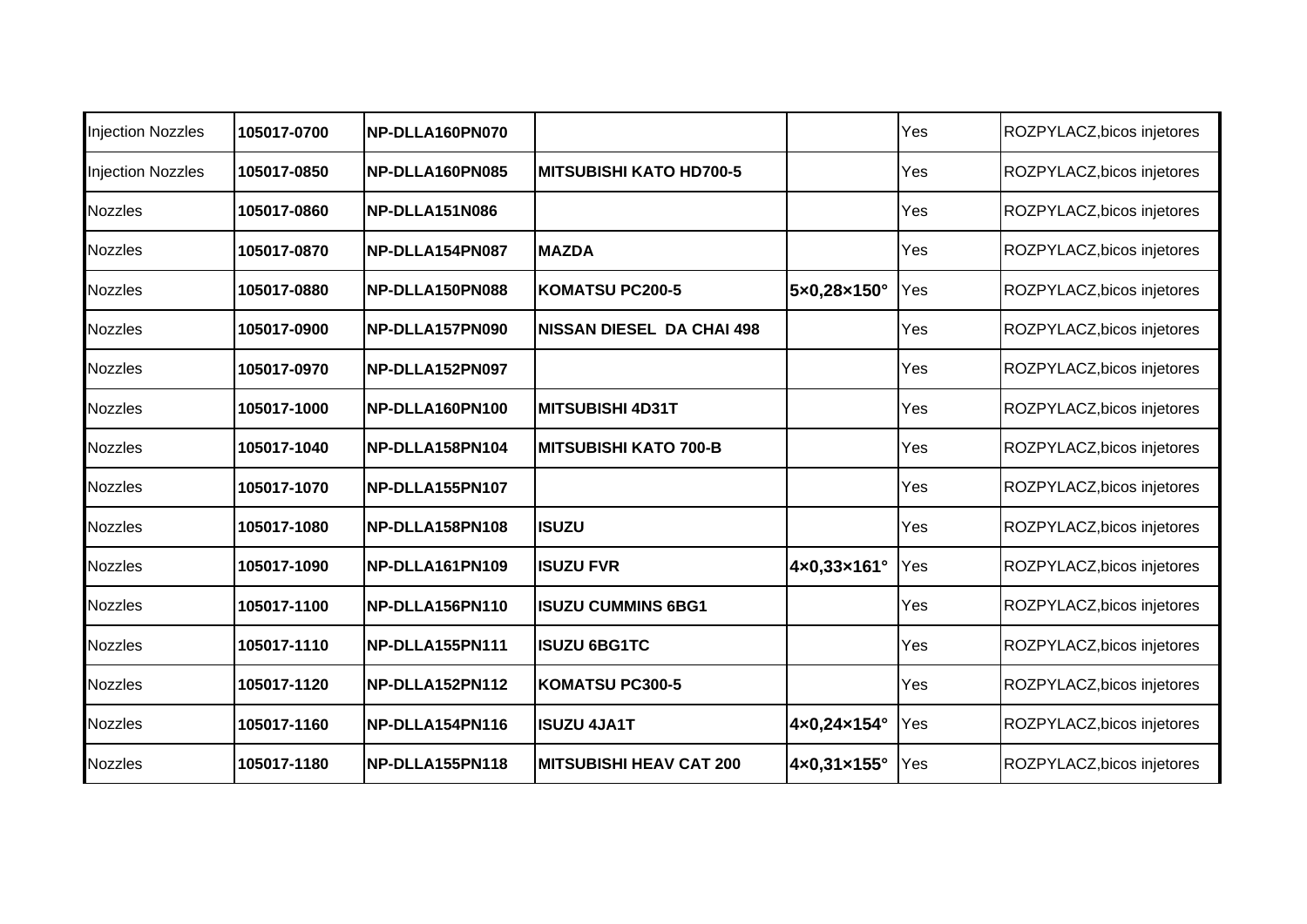| <b>Nozzles</b> | 105017-1190 | NP-DLLA139PN119 |                           |             | Yes | ROZPYLACZ, bicos injetores |
|----------------|-------------|-----------------|---------------------------|-------------|-----|----------------------------|
| <b>Nozzles</b> | 105017-1210 | NP-DLLA156PN121 | <b>ISUZU 4HF1</b>         |             | Yes | ROZPYLACZ, bicos injetores |
| <b>Nozzles</b> | 105017-1220 | NP-DLLA146PN122 |                           |             | Yes | ROZPYLACZ, bicos injetores |
| <b>Nozzles</b> | 105017-1320 | NP-DLLA161PN132 | <b>INISSAN DIESEL FVR</b> |             | Yes | ROZPYLACZ, bicos injetores |
| <b>Nozzles</b> | 105015-1330 | NP-DLLA157PN133 |                           |             | Yes | ROZPYLACZ, bicos injetores |
| <b>Nozzles</b> | 105017-1350 | NP-DLLA160PN135 |                           | 5×0,28×160° | Yes | ROZPYLACZ, bicos injetores |
| <b>Nozzles</b> | 105017-1360 | NP-DLLA141PN136 | <b>MAZDA</b>              |             | Yes | ROZPYLACZ, bicos injetores |
| <b>Nozzles</b> | 105017-1370 | NP-DLLA140PN137 |                           |             | Yes | ROZPYLACZ, bicos injetores |
| <b>Nozzles</b> | 105015-1380 | NP-DLLA157PN138 |                           |             | Yes | ROZPYLACZ, bicos injetores |
| <b>Nozzles</b> | 105017-1410 | NP-DLLA160PN141 | <b>HYUNDAI 200</b>        | 5×0,30×160° | Yes | ROZPYLACZ, bicos injetores |
| <b>Nozzles</b> | 105017-1460 | NP-DLLA160PN146 | <b>IISUZU KATO HD700</b>  |             | Yes | ROZPYLACZ, bicos injetores |
| <b>Nozzles</b> | 105017-1470 | NP-DLLA154PN147 |                           |             | Yes | ROZPYLACZ, bicos injetores |
| <b>Nozzles</b> | 105017-1520 | NP-DLLA153PN152 | <b>ISUZU 4JA1</b>         |             | Yes | ROZPYLACZ, bicos injetores |
| <b>Nozzles</b> | 105017-1550 | NP-DLLA154PN155 | <b>ISUZU</b>              |             | Yes | ROZPYLACZ, bicos injetores |
| <b>Nozzles</b> | 105017-1590 | NP-DLLA158PN159 | <b>ISUZU</b>              |             | Yes | ROZPYLACZ, bicos injetores |
| <b>Nozzles</b> | 105017-1650 | NP-DLLA157PN165 | <b>NISSAN DIESEL</b>      |             | Yes | ROZPYLACZ, bicos injetores |
| <b>Nozzles</b> | 105017-1740 | NP-DLLA155PN174 | <b>NISSAN DIESEL</b>      |             | Yes | ROZPYLACZ, bicos injetores |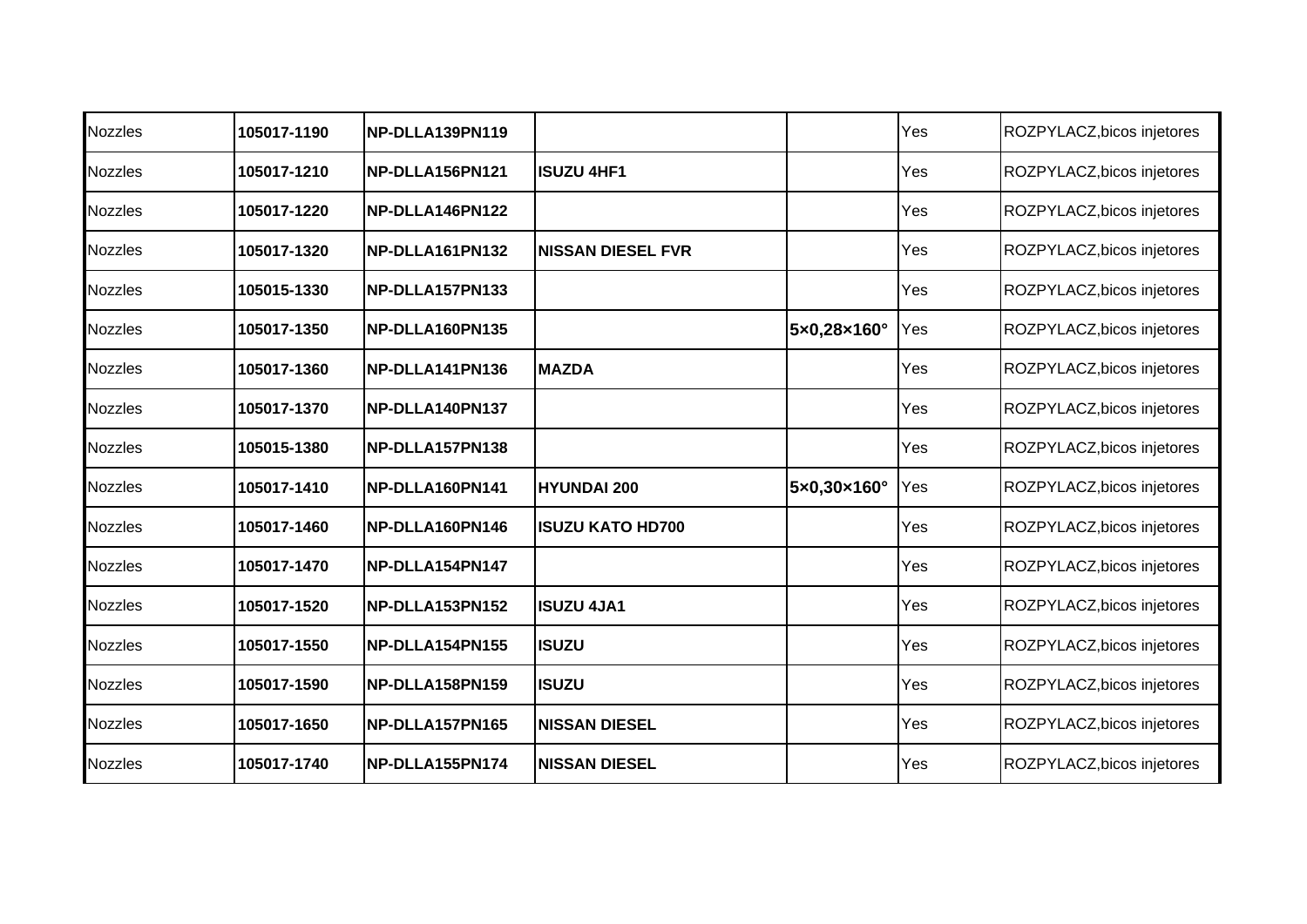| <b>Nozzles</b> | 105017-1770 | NP-DLLA153PN177 | <b>QINGLING TFR, Isuzu 4JB1T</b> | 5×0,25×153° | Yes | ROZPYLACZ, bicos injetores |
|----------------|-------------|-----------------|----------------------------------|-------------|-----|----------------------------|
| <b>Nozzles</b> | 105017-1780 | NP-DLLA153PN178 | <b>QINGLING TFR, Isuzu 4JB2T</b> | 5×0,25×153° | Yes | ROZPYLACZ, bicos injetores |
| Nozzles        | 105017-1790 | NP-DLLA155PN179 |                                  | 4×0,31×155° | Yes | ROZPYLACZ, bicos injetores |
| <b>Nozzles</b> | 105017-1820 | NP-DLLA155PN182 |                                  |             | Yes | ROZPYLACZ, bicos injetores |
| <b>Nozzles</b> | 105017-1840 | NP-DLLA152PN184 | <b>NISSAN ISUZU</b>              |             | Yes | ROZPYLACZ, bicos injetores |
| <b>Nozzles</b> | 105017-1850 | NP-DLLA154PN185 | <b>NISSAN ISUZU</b>              | 5×0,29×154° | Yes | ROZPYLACZ, bicos injetores |
| <b>Nozzles</b> | 105017-1860 | NP-DLLA154PN186 | <b>NISSAN ISUZU</b>              | 5×0,27×154° | Yes | ROZPYLACZ, bicos injetores |
| Nozzles        | 105017-1980 | NP-DLLA155PN198 |                                  |             | Yes | ROZPYLACZ, bicos injetores |
| <b>Nozzles</b> | 105017-2000 | NP-DLLA155PN200 |                                  |             | Yes | ROZPYLACZ, bicos injetores |
| <b>Nozzles</b> | 105017-2020 | NP-DLLA155PN202 |                                  |             | Yes | ROZPYLACZ, bicos injetores |
| <b>Nozzles</b> | 105017-2030 | NP-DLLA153PN203 |                                  |             | Yes | ROZPYLACZ, bicos injetores |
| <b>Nozzles</b> | 105017-2070 | NP-DLLA158PN207 |                                  |             | Yes | ROZPYLACZ, bicos injetores |
| <b>Nozzles</b> | 105017-2080 | NP-DLLA155PN208 |                                  |             | Yes | ROZPYLACZ, bicos injetores |
| <b>Nozzles</b> | 105017-2140 | NP-DLLA161PN214 |                                  |             | Yes | ROZPYLACZ, bicos injetores |
| <b>Nozzles</b> | 105017-2200 | NP-DLLA146PN220 | <b>ISUZU</b>                     |             | Yes | ROZPYLACZ, bicos injetores |
| <b>Nozzles</b> | 105017-2260 | NP-DLLA148PN226 |                                  |             | Yes | ROZPYLACZ, bicos injetores |
| <b>Nozzles</b> | 105017-2380 | NP-DLLA145PN238 | <b>ISUZU</b>                     |             | Yes | ROZPYLACZ, bicos injetores |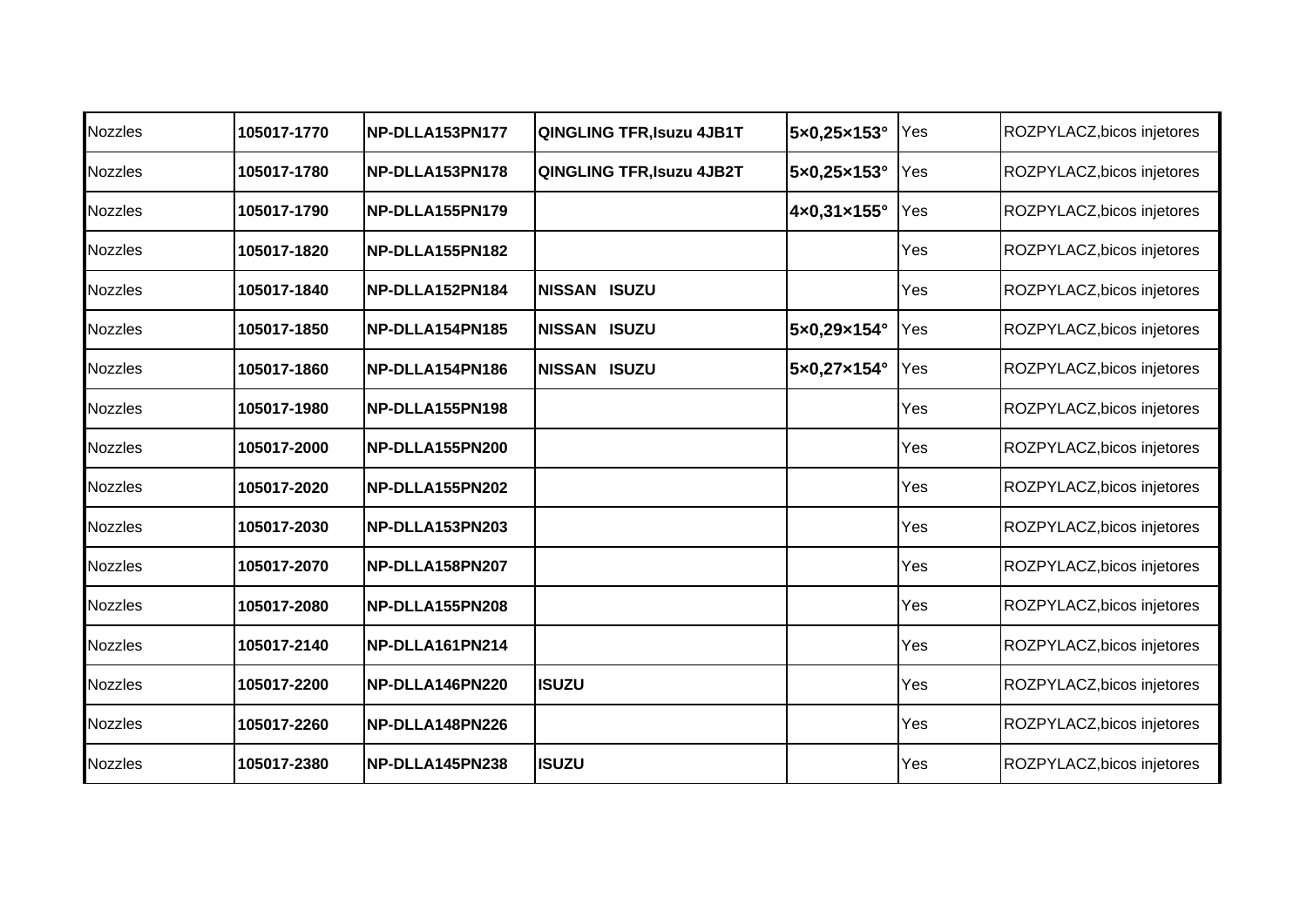| <b>Nozzles</b> | 105017-2650  | NP-DLLA143PN265 | <b>ISUZU</b>             | Yes | ROZPYLACZ, bicos injetores |
|----------------|--------------|-----------------|--------------------------|-----|----------------------------|
| <b>Nozzles</b> | 105017-2660  | NP-DLLA148PN266 |                          | Yes | ROZPYLACZ, bicos injetores |
| <b>Nozzles</b> | 105015-2670  | NP-DLLA152PN269 |                          | Yes | ROZPYLACZ, bicos injetores |
| <b>Nozzles</b> | 105017-2760  | NP-DLLA155PN276 | <b>CAT320B</b>           | Yes | ROZPYLACZ, bicos injetores |
| <b>Nozzles</b> | 105017-2840  | NP-DLLA152PN284 |                          | Yes | ROZPYLACZ, bicos injetores |
| <b>Nozzles</b> | 105015-2880  | NP-DLLA147PN288 |                          | Yes | ROZPYLACZ, bicos injetores |
| <b>Nozzles</b> | 105017-2910  | NP-DLLA140PN291 | <b>IKOMATSU</b>          | Yes | ROZPYLACZ, bicos injetores |
| <b>Nozzles</b> | 105017-3060  | NP-DLLA148PN306 |                          | Yes | ROZPYLACZ, bicos injetores |
| <b>Nozzles</b> | 105017-30900 | NP-DLLA144PN309 |                          | Yes | ROZPYLACZ, bicos injetores |
| <b>Nozzles</b> | 105017-3100  | NP-DLLA155PN310 |                          | Yes | ROZPYLACZ, bicos injetores |
| <b>Nozzles</b> | 105017-3120  | NP-DLLA158PN312 | <b>MITSUBISHI 4D31T1</b> | Yes | ROZPYLACZ, bicos injetores |
| <b>Nozzles</b> | 105017-3150  | NP-DLLA150PN315 | <b>MITSUBISHI HEAV</b>   | Yes | ROZPYLACZ, bicos injetores |
| <b>Nozzles</b> | 105017-3250  | NP-DLLA143PN325 |                          | Yes | ROZPYLACZ, bicos injetores |
| <b>Nozzles</b> | 105017-3260  | NP-DLLA136PN326 |                          | Yes | ROZPYLACZ, bicos injetores |
| Nozzles        | 105017-3450  | NP-DLLA148PN345 |                          | Yes | ROZPYLACZ, bicos injetores |
| <b>Nozzles</b> | 105017-3660  | NP-DLLA146PN363 |                          | Yes | ROZPYLACZ, bicos injetores |
| <b>Nozzles</b> | 105017-9020  | NP-DSLA157PN902 | <b>NISSAN DIESEL</b>     | Yes | ROZPYLACZ, bicos injetores |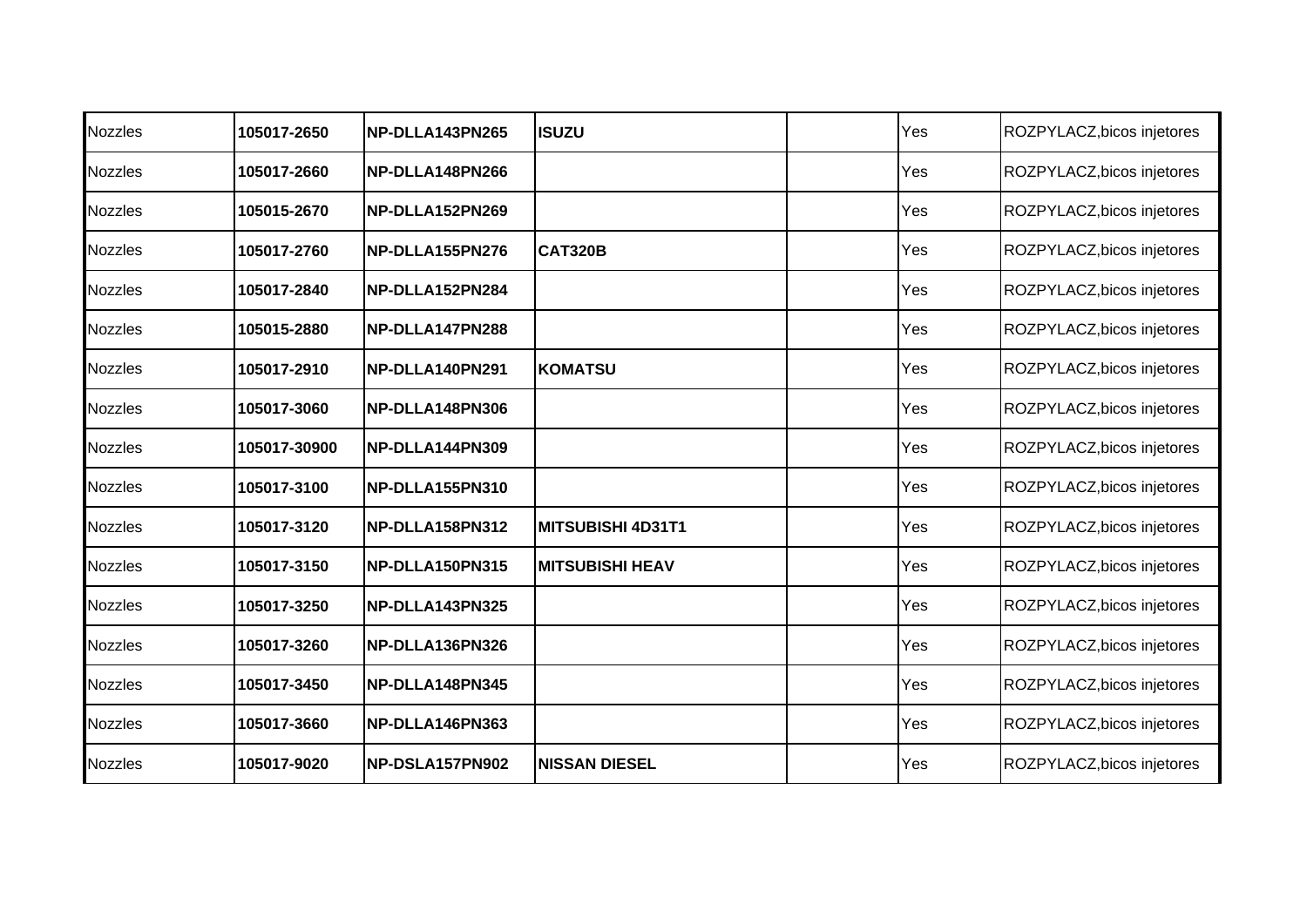| Nozzles        | 105017-9030 | NP-DSLA149PN903 | <b>ISUZU TFR97/55</b>  |             | Yes | ROZPYLACZ, bicos injetores |
|----------------|-------------|-----------------|------------------------|-------------|-----|----------------------------|
| <b>Nozzles</b> | 105017-9240 | NP-DSLA150PN924 |                        |             | Yes | ROZPYLACZ, bicos injetores |
| Nozzles        | 105017-9250 | NP-DSLA150PN925 |                        |             | Yes | ROZPYLACZ, bicos injetores |
| <b>Nozzles</b> | 105017-9260 | NP-DSLA150PN926 |                        |             | Yes | ROZPYLACZ, bicos injetores |
| <b>Nozzles</b> | 105017-9370 | NP-DSLA147PN937 |                        |             | Yes | ROZPYLACZ, bicos injetores |
| <b>Nozzles</b> | 105017-9400 | NP-DSLA154PN940 |                        |             | Yes | ROZPYLACZ, bicos injetores |
| <b>Nozzles</b> | 105017-9700 | NP-DSLA143PN970 |                        |             | Yes | ROZPYLACZ, bicos injetores |
| <b>Nozzles</b> | 105025-0100 | NP-DLLA155SM010 |                        |             | Yes | ROZPYLACZ, bicos injetores |
| <b>Nozzles</b> | 105025-0110 | NP-DLLA160SM011 |                        |             | Yes | ROZPYLACZ, bicos injetores |
| <b>Nozzles</b> | 105025-0120 | NP-DLLA145SM012 | <b>KOMATSU PC400-5</b> |             | Yes | ROZPYLACZ, bicos injetores |
| <b>Nozzles</b> | 105025-0180 | NP-DLLA150SM018 | <b>HINO</b>            | 6×0.27×150° | Yes | ROZPYLACZ, bicos injetores |
| <b>Nozzles</b> | 105025-0190 | NP-DLLA156SM019 |                        |             | Yes | ROZPYLACZ, bicos injetores |
| <b>Nozzles</b> | 105025-0290 | NP-DLLA153SM029 | HITACHI EX200-5        | 5×0,27×153° | Yes | ROZPYLACZ, bicos injetores |
| <b>Nozzles</b> | 105025-0430 | NP-DLLA152SM043 |                        |             | Yes | ROZPYLACZ, bicos injetores |
| <b>Nozzles</b> | 105025-0490 | NP-DLLA155SM049 | <b>HINO</b>            |             | Yes | ROZPYLACZ, bicos injetores |
| <b>Nozzles</b> | 105025-0510 | NP-DLLA157SM051 |                        |             | Yes | ROZPYLACZ, bicos injetores |
| <b>Nozzles</b> | 105025-0530 | NP-DLLA158SM053 |                        |             | Yes | ROZPYLACZ, bicos injetores |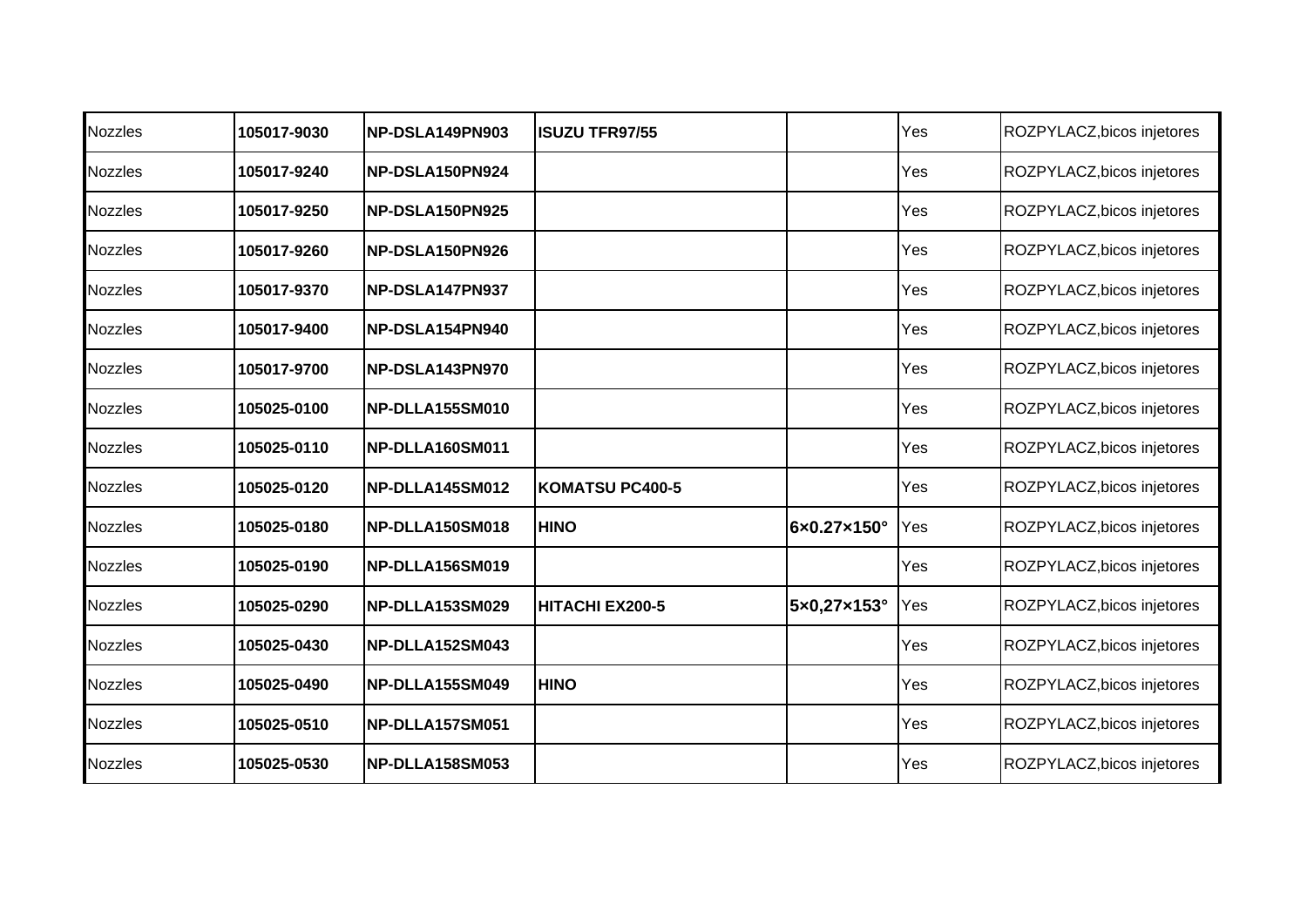| <b>Nozzles</b> | 105025-0540 | NP-DLLA157SM054        |                   |             | Yes | ROZPYLACZ, bicos injetores |
|----------------|-------------|------------------------|-------------------|-------------|-----|----------------------------|
| <b>Nozzles</b> | 105025-0580 | NP-DLLA156SM058        | <b>ISUZU</b>      |             | Yes | ROZPYLACZ, bicos injetores |
| <b>Nozzles</b> | 105025-0610 | NP-DLLA155SM061        |                   |             | Yes | ROZPYLACZ, bicos injetores |
| <b>Nozzles</b> | 105025-0660 | NP-DLLA155SM066        |                   |             | Yes | ROZPYLACZ, bicos injetores |
| <b>Nozzles</b> | 105025-0670 | NP-DLLA155SM067        | <b>SHNIKO</b>     |             | Yes | ROZPYLACZ, bicos injetores |
| <b>Nozzles</b> | 105025-0800 | NP-DLLA160SM080        | <b>MITSUBISHI</b> | 5×0.32×160° | Yes | ROZPYLACZ, bicos injetores |
| <b>Nozzles</b> | 105025-0820 | NP-DLLA150SM082        |                   |             | Yes | ROZPYLACZ, bicos injetores |
| <b>Nozzles</b> | 105025-0083 | NP-DLLA155SM083        |                   |             | Yes | ROZPYLACZ, bicos injetores |
| <b>Nozzles</b> | 105025-1030 | <b>NP-DLLA151SM103</b> |                   |             | Yes | ROZPYLACZ, bicos injetores |
| <b>Nozzles</b> | 105025-1170 | NP-DLLA150SM117        |                   |             | Yes | ROZPYLACZ, bicos injetores |
| <b>Nozzles</b> | 105025-1390 | NP-DLLA156SM139A       | <b>DH220-5</b>    |             | Yes | ROZPYLACZ, bicos injetores |
| <b>Nozzles</b> | 105025-1420 | NP-DLLA155SM142        |                   |             | Yes | ROZPYLACZ, bicos injetores |
| <b>Nozzles</b> | 105025-1450 | NP-DLLA151SM145        |                   |             | Yes | ROZPYLACZ, bicos injetores |
| <b>Nozzles</b> | 105025-1650 | NP-DLLA150ASM165       |                   |             | Yes | ROZPYLACZ, bicos injetores |
| Nozzles        | 105025-1780 | NP-DLLA154SM178        | <b>ISUZU</b>      |             | Yes | ROZPYLACZ, bicos injetores |
| <b>Nozzles</b> | 105025-1900 | NP-DLLA154SM190        |                   |             | Yes | ROZPYLACZ, bicos injetores |
| <b>Nozzles</b> | 105025-2000 | NP-DLLA156SM200        | <b>ISUZU</b>      |             | Yes | ROZPYLACZ, bicos injetores |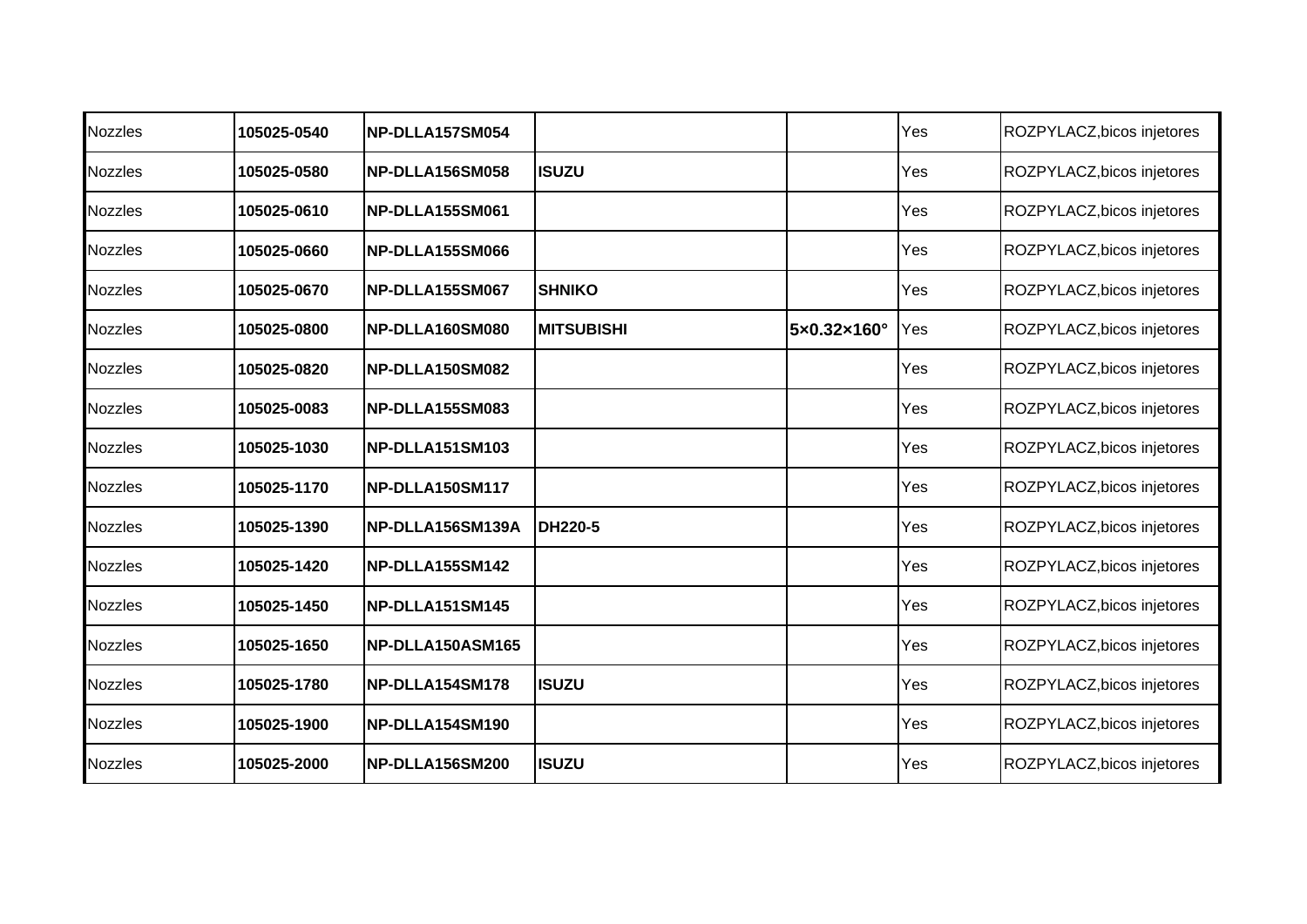| <b>Nozzles</b>        | 105025-2240  | NP-DLLA146SM224        |                   | Yes | ROZPYLACZ, bicos injetores |
|-----------------------|--------------|------------------------|-------------------|-----|----------------------------|
| <b>Nozzles</b>        | 105025-3030  | <b>NP-DLLA150SM303</b> | <b>ISUZU</b>      | Yes | ROZPYLACZ, bicos injetores |
| <b>Nozzles</b>        | 105025-3040  | NP-DLLA149SM304        | <b>ISUZU</b>      | Yes | ROZPYLACZ, bicos injetores |
| Nozzles               | 105025-3250  | <b>NP-DLLA151SM325</b> | <b>MITSUBISHI</b> | Yes | ROZPYLACZ, bicos injetores |
| <b>Nozzles</b>        | 105025-3270  | NP-DLLA147SM327        | <b>ISUZU</b>      | Yes | ROZPYLACZ, bicos injetores |
| <b>Nozzles</b>        | 105025-3280  | NP-DLLA147SM328        | <b>MITSUBISHI</b> | Yes | ROZPYLACZ, bicos injetores |
| <b>Nozzles</b>        | 105025-3730  | NP-DLLA141SM373        | <b>ISUZU</b>      | Yes | ROZPYLACZ, bicos injetores |
| <b>Nozzles</b>        | 105025-3950  | NP-DLLA156SM395        |                   | Yes | ROZPYLACZ, bicos injetores |
| <b>Nozzles</b>        | 105025-4000  | NP-DLLA152SM400        |                   | Yes | ROZPYLACZ, bicos injetores |
| <b>Nozzles</b>        | 105025-4200  | NP-DLLA156SM420        |                   | Yes | ROZPYLACZ, bicos injetores |
| <b>Nozzles</b>        | 105029-1070  | NP-DLLA155PK107        |                   | Yes | ROZPYLACZ, bicos injetores |
| <b>Nozzles</b>        | 114250-53001 | 150P224A1P224          |                   | Yes | ROZPYLACZ, bicos injetores |
| <b>Nozzles</b>        | 124770-53000 | DN4SK1                 |                   | Yes | ROZPYLACZ, bicos injetores |
| <b>Nozzles</b>        | 129102-53000 | <b>DLLA150P234</b>     |                   | Yes | ROZPYLACZ, bicos injetores |
| <b>Diesel Nozzles</b> | 105025-0080  | <b>DLLA156SM008</b>    |                   | Yes | ROZPYLACZ, bicos injetores |
| <b>Diesel Nozzles</b> | 105015-2510  | 157SM251               |                   | Yes | ROZPYLACZ, bicos injetores |
| <b>Diesel Nozzles</b> | 103204-53000 | <b>N28</b>             |                   | Yes | ROZPYLACZ, bicos injetores |